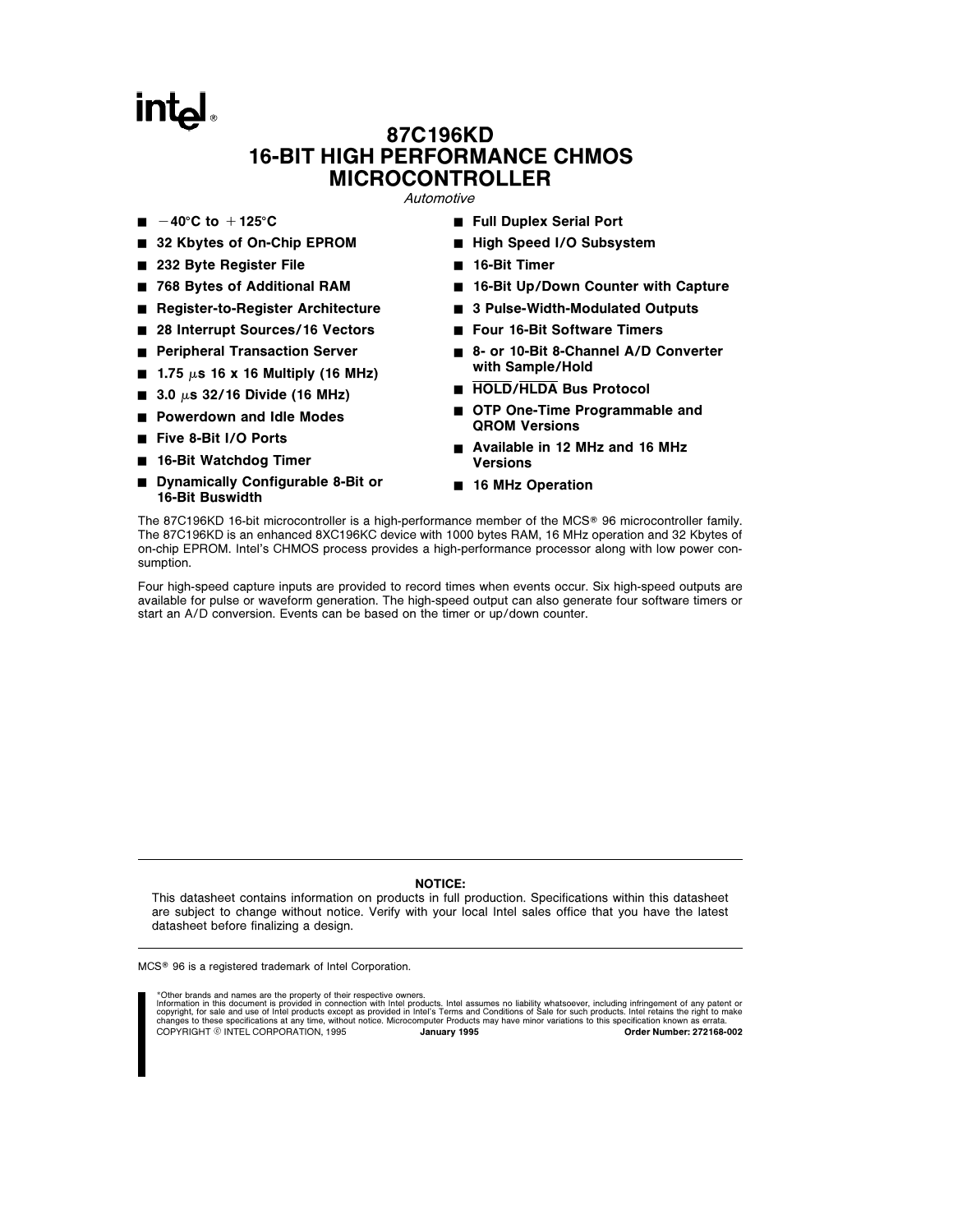# **intel**



Figure 1. 87C196KD Block Diagram



Figure 2. The 87C196KD Family Nomenclature

### 87C196KD Enhanced Feature Set over the 87C196KC

- 1. The 87C196KD has twice the RAM and twice the EPROM of the 87C196KC.
- 2. The vertical windowing scheme has been extended to allow all 1000 bytes of register RAM to be windowed into the lower register file.
- 3. A CLKOUT disable bit has been added to the IOC3 SFR. This can be used to reduce noise in systems not requiring the CLKOUT signal.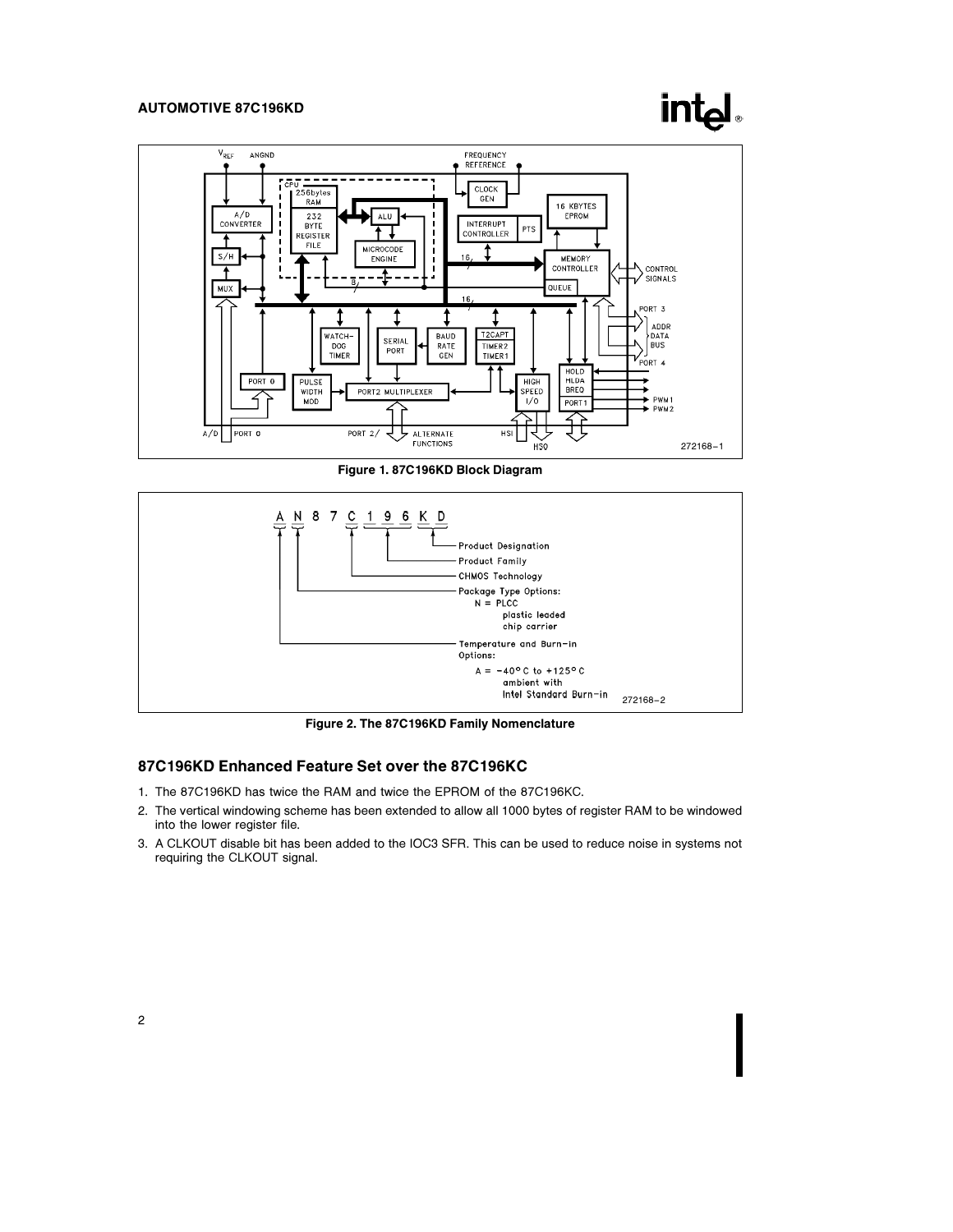## AUTOMOTIVE 87C196KD

# PACKAGING

| <b>PLCC</b>    | <b>Description</b> | <b>PLCC</b> | <b>Description</b>     | <b>PLCC</b> | <b>Description</b>     |
|----------------|--------------------|-------------|------------------------|-------------|------------------------|
| 9              | <b>ACH7/P0.7</b>   | 54          | AD6/P3.6               | 31          | P <sub>1.6</sub> /HLDA |
| 8              | ACH6/P0.6          | 53          | AD7/P3.7               | 30          | P1.5/ <b>BREQ</b>      |
| 7              | ACH2/P0.2          | 52          | AD8/P4.0               | 29          | HSO.1                  |
| 6              | ACHO/PO.0          | 51          | AD9/P4.1               | 28          | HSO.0                  |
| 5              | ACH1/P0.1          | 50          | AD10/P4.2              | 27          | <b>HSO.5/HSI.3</b>     |
| 4              | ACH3/P0.3          | 49          | AD11/P4.3              | 26          | <b>HSO.4/HSI.2</b>     |
| 3              | <b>NMI</b>         | 48          | AD12/P4.4              | 25          | HSI.1                  |
| $\overline{2}$ | EA                 | 47          | AD13/P4.5              | 24          | HSI.0                  |
| 1              | $V_{\rm CC}$       | 46          | AD14/P4.6              | 23          | P1.4/PWM2              |
| 68             | V <sub>SS</sub>    | 45          | AD15/P4.7              | 22          | P1.3/PWM1              |
| 67             | XTAL1              | 44          | <b>T2CLK/P2.3</b>      | 21          | P <sub>1.2</sub>       |
| 66             | XTAL <sub>2</sub>  | 43          | <b>READY</b>           | 20          | P <sub>1.1</sub>       |
| 65             | <b>CLKOUT</b>      | 42          | T2RST/P2.4             | 19          | P <sub>1.0</sub>       |
| 64             | <b>BUSWIDTH</b>    | 41          | <b>BHE/WRH</b>         | 18          | TXD/P2.0               |
| 63             | <b>INST</b>        | 40          | WR/WRL                 | 17          | <b>RXD/P2.1</b>        |
| 62             | ALE/ADV            | 39          | PWM0/P2.5              | 16          | <b>RESET</b>           |
| 61             | $\overline{RD}$    | 38          | P2.7/T2CAPTURE         | 15          | EXTINT/P2.2            |
| 60             | AD0/P3.0           | 37          | V <sub>PP</sub>        | 14          | $V_{SS}$               |
| 59             | AD1/P3.1           | 36          | <b>V<sub>SS</sub></b>  | 13          | <b>V<sub>REF</sub></b> |
| 58             | AD2/P3.2           | 35          | HSO.3                  | 12          | ANGND                  |
| 57             | AD3/P3.3           | 34          | HSO.2                  | 11          | ACH4/P.04              |
| 56             | AD4/P3.4           | 33          | P2.6/T2UP-DN           | 10          | ACH5/P.05              |
| 55             | AD5/P3.5           | 32          | P <sub>1.7</sub> /HOLD |             |                        |

Figure 3. 68-Pin PLCC Functional Pin-out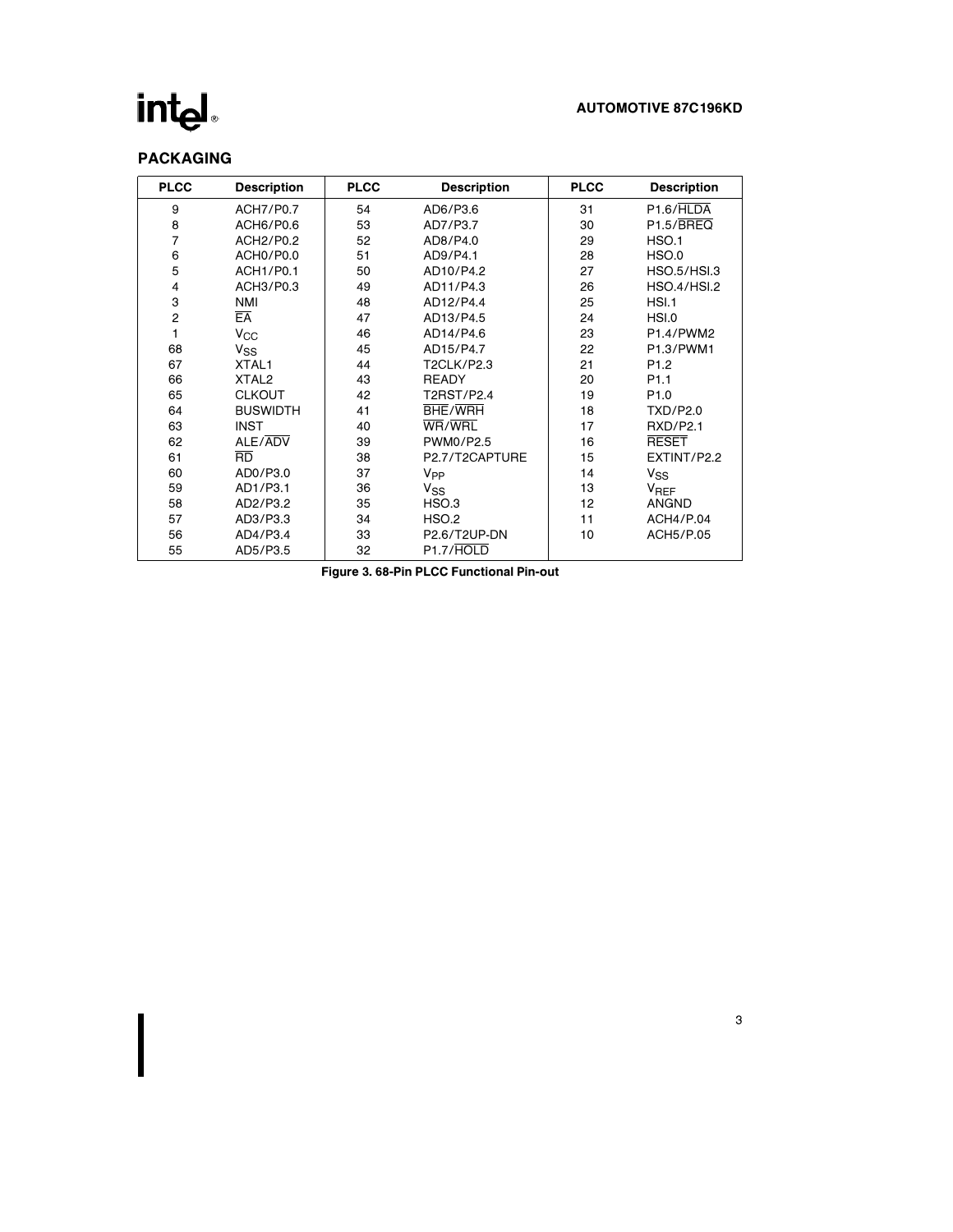

**intel** 

Figure 4. 68-Pin PLCC Package

Table 1. Prefix Identification

|              | <b>PLCC</b> |
|--------------|-------------|
| 87C196KD     | AN87C196KD* |
| *OTP Version |             |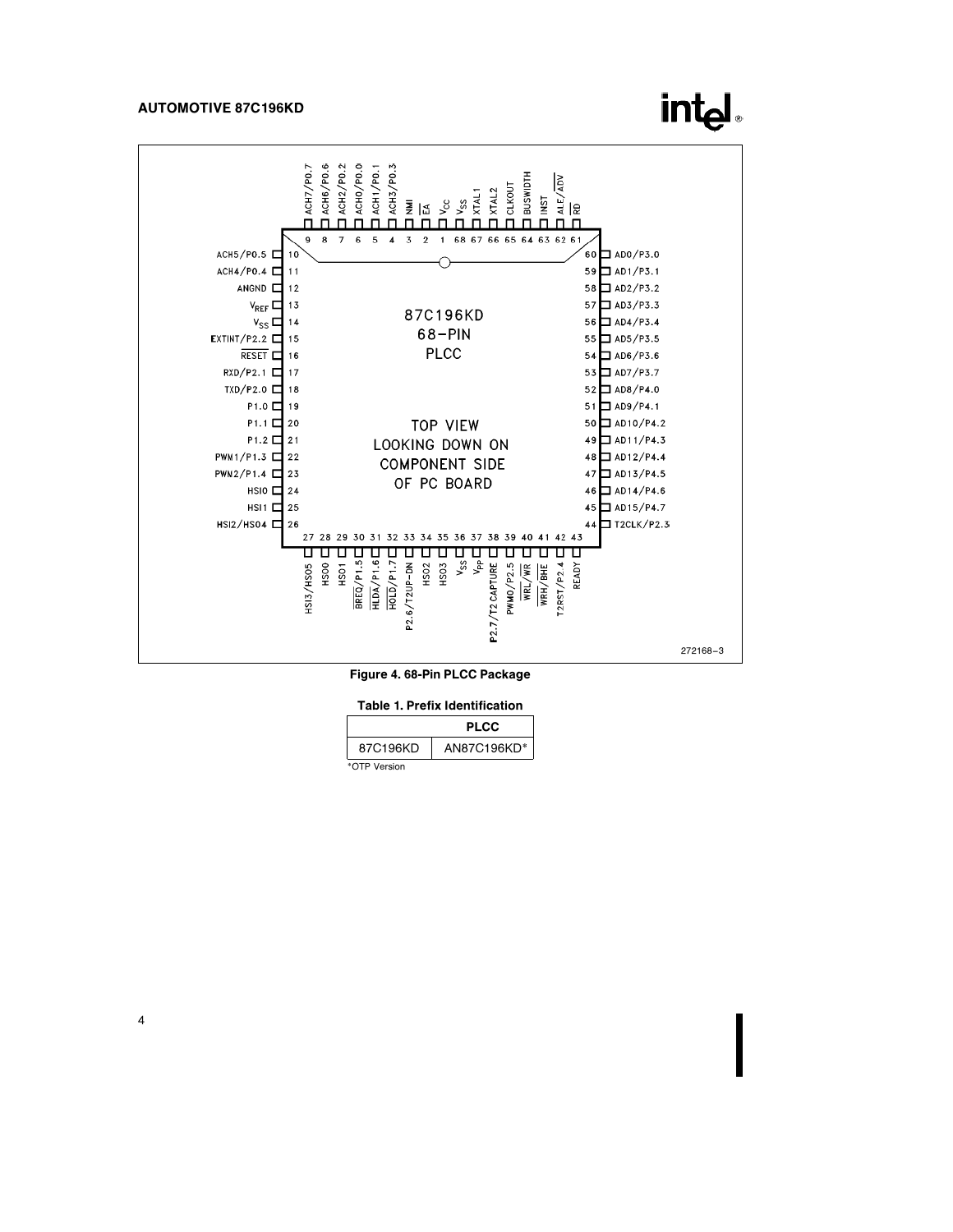# PIN DESCRIPTIONS

| Symbol            | <b>Name and Function</b>                                                                                                                                                                                                                                                                                                                                                                                                                                                                                                                                                                                                                                             |  |  |  |  |
|-------------------|----------------------------------------------------------------------------------------------------------------------------------------------------------------------------------------------------------------------------------------------------------------------------------------------------------------------------------------------------------------------------------------------------------------------------------------------------------------------------------------------------------------------------------------------------------------------------------------------------------------------------------------------------------------------|--|--|--|--|
| $V_{\rm CC}$      | Main supply voltage (5V).                                                                                                                                                                                                                                                                                                                                                                                                                                                                                                                                                                                                                                            |  |  |  |  |
| $V_{SS}$          | Digital circuit ground (0V). There are three V <sub>SS</sub> pins, all of which must be connected.                                                                                                                                                                                                                                                                                                                                                                                                                                                                                                                                                                   |  |  |  |  |
| V <sub>REF</sub>  | Reference voltage for the A/D converter (5V). $V_{REF}$ is also the supply voltage to the analog<br>portion of the A/D converter and the logic used to read Port 0. Must be connected for A/D<br>and Port 0 to function.                                                                                                                                                                                                                                                                                                                                                                                                                                             |  |  |  |  |
| <b>ANGND</b>      | Reference ground for the A/D converter. Must be held at nominally the same potential as<br>Vss.                                                                                                                                                                                                                                                                                                                                                                                                                                                                                                                                                                      |  |  |  |  |
| V <sub>PP</sub>   | Timing pin for the return from powerdown circuit. Connect this pin with a 1 $\mu$ F capacitor to<br>$V_{SS}$ and a 1 M $\Omega$ resistor to $V_{CC}$ . If this function is not used $V_{PP}$ may be tied to $V_{CC}$ . This pin<br>is the programming voltage on the EPROM device.                                                                                                                                                                                                                                                                                                                                                                                   |  |  |  |  |
| XTAL1             | Input of the oscillator inverter and of the internal clock generator.                                                                                                                                                                                                                                                                                                                                                                                                                                                                                                                                                                                                |  |  |  |  |
| XTAL <sub>2</sub> | Output of the oscillator inverter.                                                                                                                                                                                                                                                                                                                                                                                                                                                                                                                                                                                                                                   |  |  |  |  |
| <b>CLKOUT</b>     | Output of the internal clock generator. The frequency of CLKOUT is 1/2 the oscillator<br>frequency.                                                                                                                                                                                                                                                                                                                                                                                                                                                                                                                                                                  |  |  |  |  |
| <b>RESET</b>      | Reset input to the chip.                                                                                                                                                                                                                                                                                                                                                                                                                                                                                                                                                                                                                                             |  |  |  |  |
| <b>BUSWIDTH</b>   | Input for buswidth selection. If CCR bit 1 is a one, this pin selects the bus width for the bus<br>cycle in progress. If BUSWIDTH is a 1, a 16-bit bus cycle occurs. If BUSWIDTH is a 0 an<br>8-bit cycle occurs. If CCR bit 1 is a 0, the bus is always an 8-bit bus.                                                                                                                                                                                                                                                                                                                                                                                               |  |  |  |  |
| NMI               | A positive transition causes a vector through 203EH.                                                                                                                                                                                                                                                                                                                                                                                                                                                                                                                                                                                                                 |  |  |  |  |
| <b>INST</b>       | Output high during an external memory read indicates the read is an instruction fetch. INST<br>is valid throughout the bus cycle. INST is activated only during external memory accesses<br>and output low for a data fetch.                                                                                                                                                                                                                                                                                                                                                                                                                                         |  |  |  |  |
| EĀ                | Input for memory select (External Access). EA equal to a TTL-high causes memory<br>accesses to locations 2000H through 5FFFH to be directed to on-chip ROM/EPROM. EA<br>equal to a TTL-low causes accesses to those locations to be directed to off-chip memory.                                                                                                                                                                                                                                                                                                                                                                                                     |  |  |  |  |
| ALE/ADV           | Address Latch Enable or Address Valid output, as selected by CCR. Both pin options<br>provide a signal to demultiplex the address from the address/data bus. When the pin is<br>$\overline{\text{ADV}}$ , it goes inactive high at the end of the bus cycle. $\text{ALE}/\overline{\text{ADV}}$ is activated only during<br>external memory accesses.                                                                                                                                                                                                                                                                                                                |  |  |  |  |
| $\overline{RD}$   | Read signal output to external memory. RD is activated only during external memory reads.                                                                                                                                                                                                                                                                                                                                                                                                                                                                                                                                                                            |  |  |  |  |
| WR/WRL            | Write and Write Low output to external memory, as selected by the CCR. WR will go low for<br>every external write, while WRL will go low only for external writes where an even byte is<br>being written. WR/WRL is activated only during external memory writes.                                                                                                                                                                                                                                                                                                                                                                                                    |  |  |  |  |
| <b>BHE/WRH</b>    | Bus High Enable or Write High output to external memory, as selected by the CCR. $\overline{BHE}$ =<br>0 selects the bank of memory that is connected to the high byte of the data bus. A0 $=$ 0<br>selects the bank of memory that is connected to the low byte of the data bus. Thus<br>accesses to a 16-bit wide memory can be to the low byte only (A0 = 0, BHE = 1), to the<br>high byte only (A0 = 1, $\overline{BHE}$ = 0), or both bytes (A0 = 0, $\overline{BHE}$ = 0). If the WRH function is<br>selected, the pin will go low if the bus cycle is writing to an odd memory location. BHE/WRH<br>is valid only during 16-bit external memory write cycles. |  |  |  |  |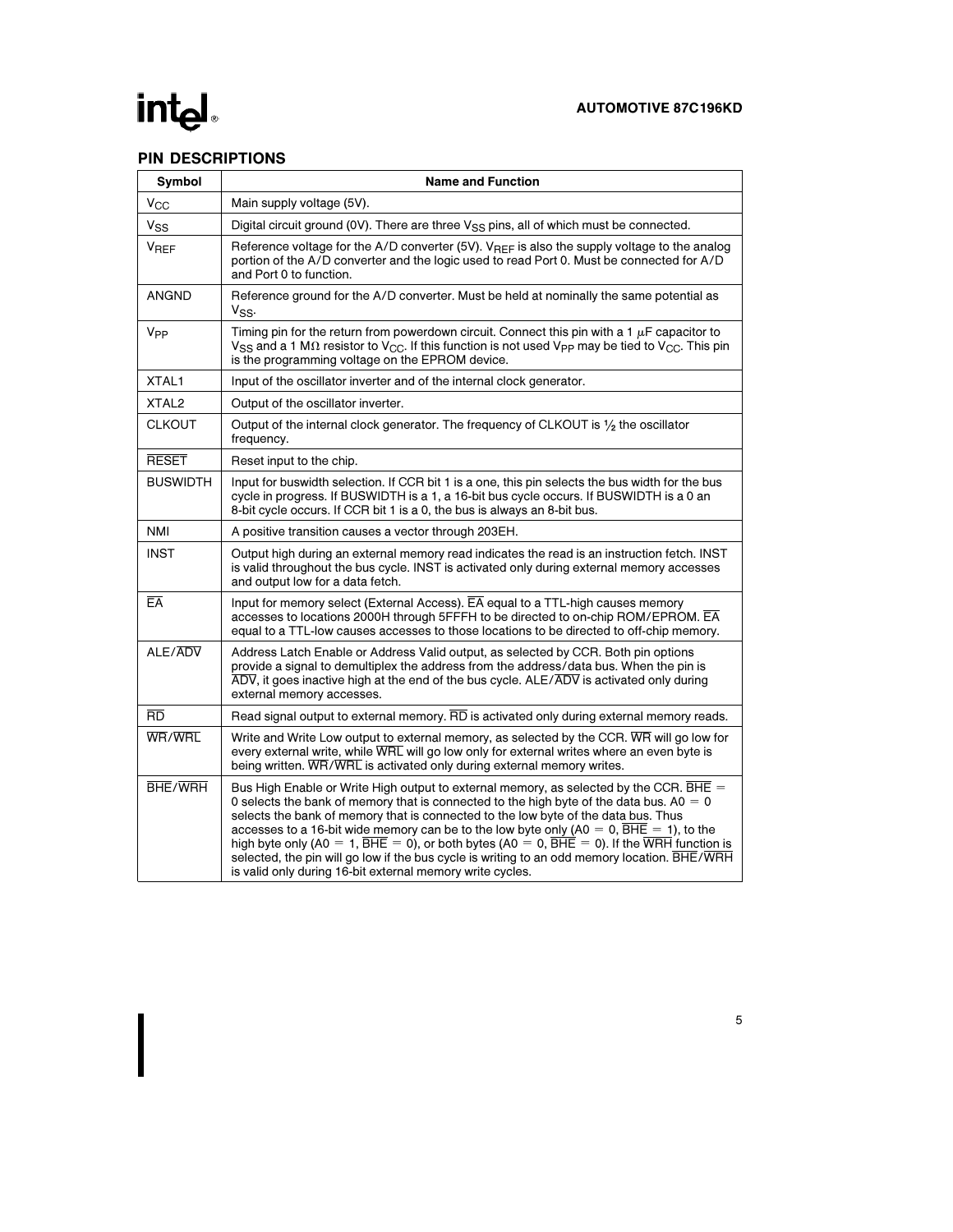

# PIN DESCRIPTIONS (Continued)

| Symbol        | <b>Name and Function</b>                                                                                                                                                           |
|---------------|------------------------------------------------------------------------------------------------------------------------------------------------------------------------------------|
| <b>READY</b>  | Ready input to lengthen external memory cycles, for interfacing to slow or dynamic memory,<br>or for bus sharing. When the external memory is not being used, READY has no effect. |
| <b>HSI</b>    | Inputs to High Speed Input Unit. Four HSI pins are available: HSI.0, HSI.1, HSI.2 and HSI.3.<br>Two of them (HSI.2 and HSI.3) are shared with the HSO Unit.                        |
| <b>HSO</b>    | Outputs from High Speed Output Unit. Six HSO pins are available: HSO.0, HSO.1, HSO.2,<br>HSI.3, HSO.4 and HSO.5. Two of them (HSO.4 and HSO.5) are shared with the HSI Unit.       |
| Port 0        | 8-bit high impedance input-only port. These pins can be used as digital inputs and/or as<br>analog inputs to the on-chip A/D converter.                                            |
| Port 1        | 8-bit quasi-bidirectional I/O port.                                                                                                                                                |
| Port 2        | 8-bit multi-functional port. All of its pins are shared with other functions in the 87C196KD.                                                                                      |
| Ports 3 and 4 | 8-bit bidirectional I/O ports with open drain outputs. These pins are shared with the<br>multiplexed address/data bus.                                                             |
| <b>HOLD</b>   | Bus Hold input requesting control of the bus.                                                                                                                                      |
| <b>HLDA</b>   | Bus Hold acknowledge output indicating release of the bus.                                                                                                                         |
| <b>BREQ</b>   | Bus Request output activated when the bus controller has a pending external memory<br>cycle.                                                                                       |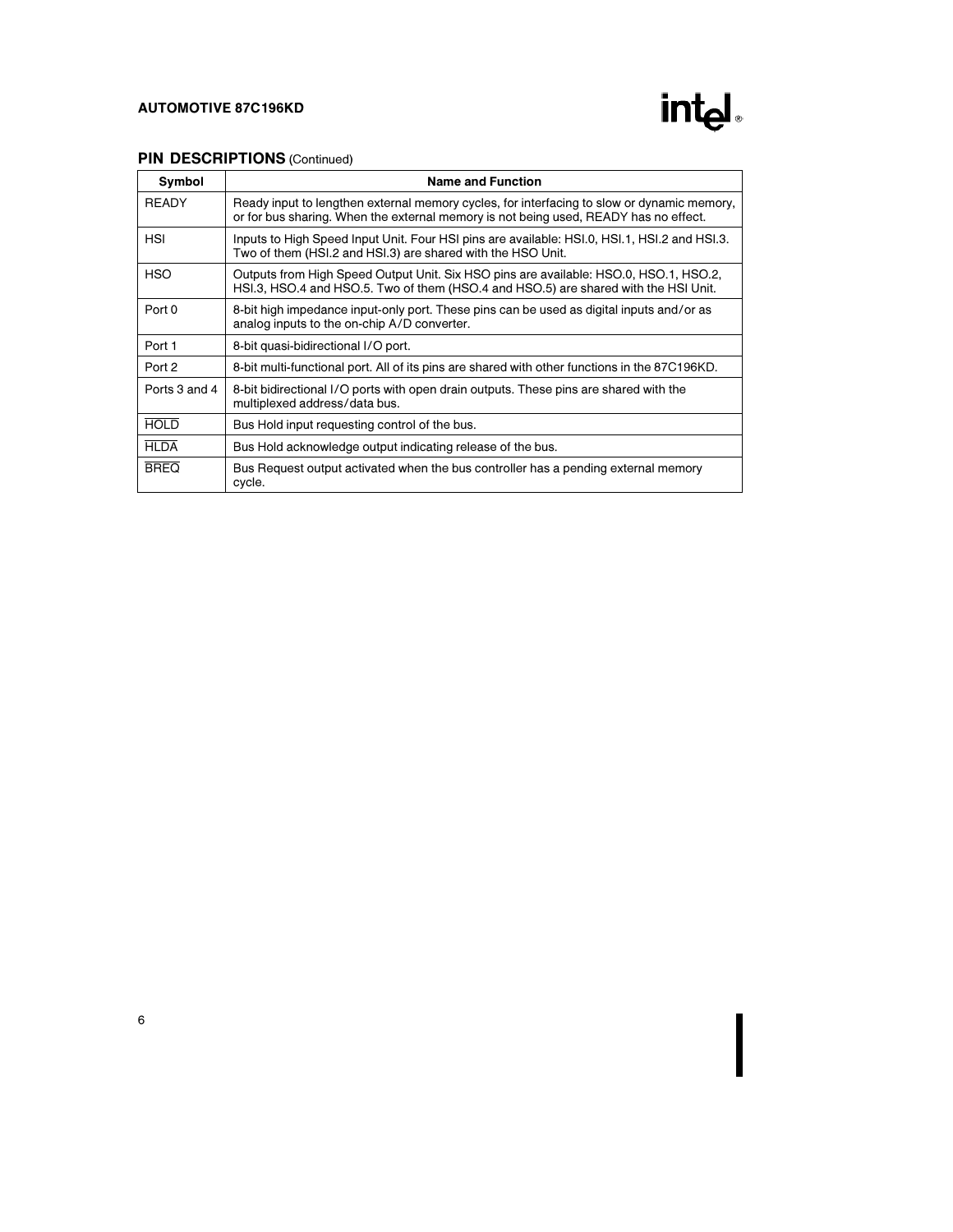# int<sub>el</sub>

### AUTOMOTIVE 87C196KD

# ELECTRICAL CHARACTERISTICS

### Absolute Maximum Ratings\*

| <b>Ambient Temperature</b><br>Under Bias $\ldots \ldots \ldots \ldots -40$ °C to $+125$ °C                 |
|------------------------------------------------------------------------------------------------------------|
| Storage Temperature $\dots \dots -65$ °C to $+150$ °C                                                      |
| Voltage On Any Pin to V <sub>SS</sub><br>Except $\overline{\text{EA}}$ and $V_{\text{PP}}$ - 0.5V to +7.0V |
| Voltage from EA or<br>V <sub>PP</sub> to V <sub>SS</sub> -0.5V to +13.0V                                   |
| Power Dissipation 0.43W                                                                                    |

NOTICE: This is a production data sheet. The specifications are subject to change without notice.

\*WARNING: Stressing the device beyond the ''Absolute Maximum Ratings'' may cause permanent damage. These are stress ratings only. Operation beyond the ''Operating Conditions'' is not recommended and extended exposure beyond the ''Operating Conditions'' may affect device reliability.

### OPERATING CONDITIONS

| Symbol             | <b>Description</b>             | Min   | Max    | Units |
|--------------------|--------------------------------|-------|--------|-------|
| Тд                 | Ambient Temperature Under Bias | $-40$ | $+125$ | °C    |
| Vcc                | Digital Supply Voltage         | 4.50  | 5.50   |       |
| $V_{\mathsf{REF}}$ | Analog Supply Voltage          | 4.50  | 5.50   |       |
| Fosc               | Oscillator Frequency           | 4     | 16     | MHz   |

NOTE:

ANGND and  $V_{SS}$  should be nominally at the same potential.

| Symbol           | <b>Description</b>                                   | Min                                                            | Max                | Units            | <b>Test Conditions</b>                                                         |
|------------------|------------------------------------------------------|----------------------------------------------------------------|--------------------|------------------|--------------------------------------------------------------------------------|
| $V_{IL}$         | Input Low Voltage                                    | $-0.5$                                                         | 0.8                | V                |                                                                                |
| V <sub>IH</sub>  | Input High Voltage (Note 1)                          | $0.2 V_{CC} + 1.0$                                             | $V_{\rm CC}$ + 0.5 | v                |                                                                                |
| V <sub>1H1</sub> | Input High Voltage on XTAL 1, EA                     | 0.7 V <sub>CC</sub>                                            | $V_{\rm CC} + 0.5$ | $\vee$           |                                                                                |
| V <sub>1H2</sub> | Input High Voltage on RESET                          | 2.2                                                            | $V_{\rm CC} + 0.5$ | V                |                                                                                |
| VOL              | Output Low Voltage                                   |                                                                | 0.3<br>0.45<br>1.5 | V<br>v<br>V      | $I_{OL}$ = 200 $\mu$ A<br>$I_{\Omega I}$ = 2.8 mA<br>$I_{OL}$ = 7 mA           |
| V <sub>OL1</sub> | Output Low Voltage<br>in RESET on P2.5 (Note 2)      |                                                                | 0.8                | $\vee$           | $I_{\Omega I}$ = +0.2 mA                                                       |
| V <sub>OH</sub>  | Output High Voltage<br>(Standard Outputs)            | $V_{\rm CC} = 0.3$<br>$V_{\rm CC} = 0.7$<br>$V_{\rm CC}$ – 1.5 |                    | V<br>V<br>$\vee$ | $I_{OH} = -200 \mu A$<br>$I_{\text{OH}} = -3.2 \text{ mA}$<br>$I_{OH} = -7$ mA |
| V <sub>OH1</sub> | Output High Voltage<br>(Quasi-bidirectional Outputs) | $V_{\rm CC}$ – 0.3<br>$V_{\rm CC}$ – 0.7<br>$V_{\rm CC}$ – 1.5 |                    | V<br>V<br>$\vee$ | $I_{OH} = -10 \mu A$<br>$I_{OH} = -30 \mu A$<br>$I_{OH} = -60 \mu A$           |
| I <sub>OH2</sub> | Output High Current<br>In RESET on P2.0 (Note 2)     | $-0.8$                                                         |                    | mA               | $V_{IH} = V_{CC} - 1.5 V$                                                      |

# DC CHARACTERISTICS (Over Specified Operating Conditions)

NOTES:

1. All pins except RESET, XTAL1 and EA. 2. Violating these specifications in Reset may cause the part to enter test modes.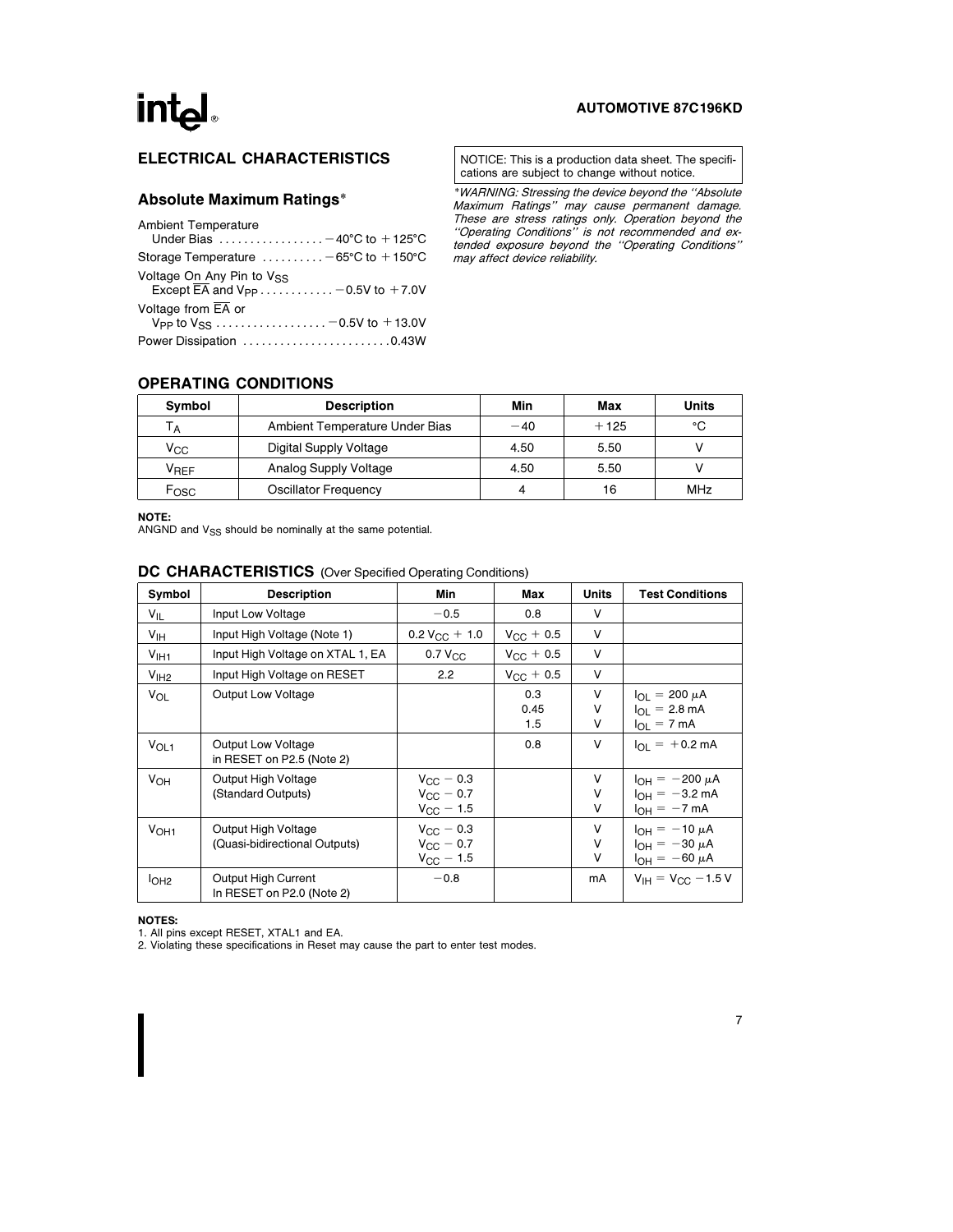

#### DC CHARACTERISTICS (Over Specified Operating Conditions)

| Symbol          | <b>Description</b>                     | Min | Typ | Max    | <b>Units</b> | <b>Test Conditions</b>                                  |
|-----------------|----------------------------------------|-----|-----|--------|--------------|---------------------------------------------------------|
| ĪЦ              | Input Leakage Current (Std. Inputs)    |     |     | ±10    | μA           | $0 < V_{IN} < V_{CC} - 0.3V$                            |
| $I_{L11}$       | Input Leakage Current (Port 0)         |     |     | ±3     | μA           | $0 < V_{IN} < V_{REF}$                                  |
| $I_{TL}$        | 1 to 0 Transition Current (QBD Pins)   |     |     | $-650$ | μA           | $V_{IN} = 2.0V$                                         |
| I <sub>IL</sub> | Logical 0 Input Current (QBD Pins)     |     |     | $-70$  | μA           | $V_{IN} = 0.45V$                                        |
| $_{\rm lcc}$    | Active Mode Current in Reset           |     | 65  | 75     | mA           | $XTAL1 = 16 MHz$                                        |
| <b>REF</b>      | A/D Converter Reference Current        |     | 2   | 5      | mA           | $V_{\text{CC}} = V_{\text{PP}} = V_{\text{RFF}} = 5.5V$ |
| <b>IDLE</b>     | <b>Idle Mode Current</b>               |     | 15  | 30     | mA           |                                                         |
| $R_{RST}$       | <b>Reset Pullup Resistor</b>           | 6K  |     | 65K    | Ω            | $V_{\text{CC}} = 5.0V, V_{\text{IN}} = 4.0V$            |
| $C_{\rm S}$     | Pin Capacitance (Any Pin to $V_{SS}$ ) |     |     | 10     | рF           |                                                         |

#### NOTES:

(Notes apply to all specifications)

1. QBD (Quasi-bidirectional) pins include Port 1, P2.6 and P2.7. 2. Standard Outputs include AD0 –15, RD, WR, ALE, BHE, INST, HSO pins, PWM/P2.5, CLKOUT, RESET, Ports 3 and 4, TXD/P2.0 and RXD (in serial mode 0). The V<sub>OH</sub> specification is not valid for RESET. Ports 3 and 4 are open-drain outputs.

3. Standard Inputs include HSI pins, READY, BUSWIDTH, NMI, RXD/P2.1, EXTINT/P2.2, T2CLK/P2.3 and T2RST/P2.4.

4. Maximum current per pin must be externally limited to the following values if  $V_{OL}$  is held above 0.45V or  $V_{OH}$  is held below  $V_{CC}$  - 0.7V:<br> $I_{OL}$  on Output pins: 10 mA

I<sub>OH</sub> on quasi-bidirectional pins: self limiting

I<sub>OH</sub> on Standard Output pins: 10 mA

5. Maximum current per bus pin (data and control) during normal operation is  $\pm 3.2$  mA.<br>6. During normal (non-transient) conditions the following total current limits apply: limits apply:<br>niting

| 3. During normal (non-transient) conditions the following total current limits |                      |                                  |
|--------------------------------------------------------------------------------|----------------------|----------------------------------|
| Port 1, P2.6                                                                   | $I_{\Omega}$ : 29 mA | $I_{\bigcap H}$ is self limiting |
| HSO, P2.0, RXD, RESET                                                          | $I_{\Omega}$ : 29 mA | $I_{\text{OH}}$ : 26 mA          |
| P2.5. P2.7. WR. BHE                                                            | $I_{\Omega}$ : 13 mA | I <sub>OH</sub> : 11 mA          |
| $AD0 - AD15$                                                                   | $I_{\Omega}$ : 52 mA | $I_{OH}$ : 52 mA                 |
| $\overline{RD}$ , ALE, INST-CLKOUT $I_{\Omega}$ : 13 mA                        |                      | $I_{OH}$ : 13 mA                 |
|                                                                                |                      |                                  |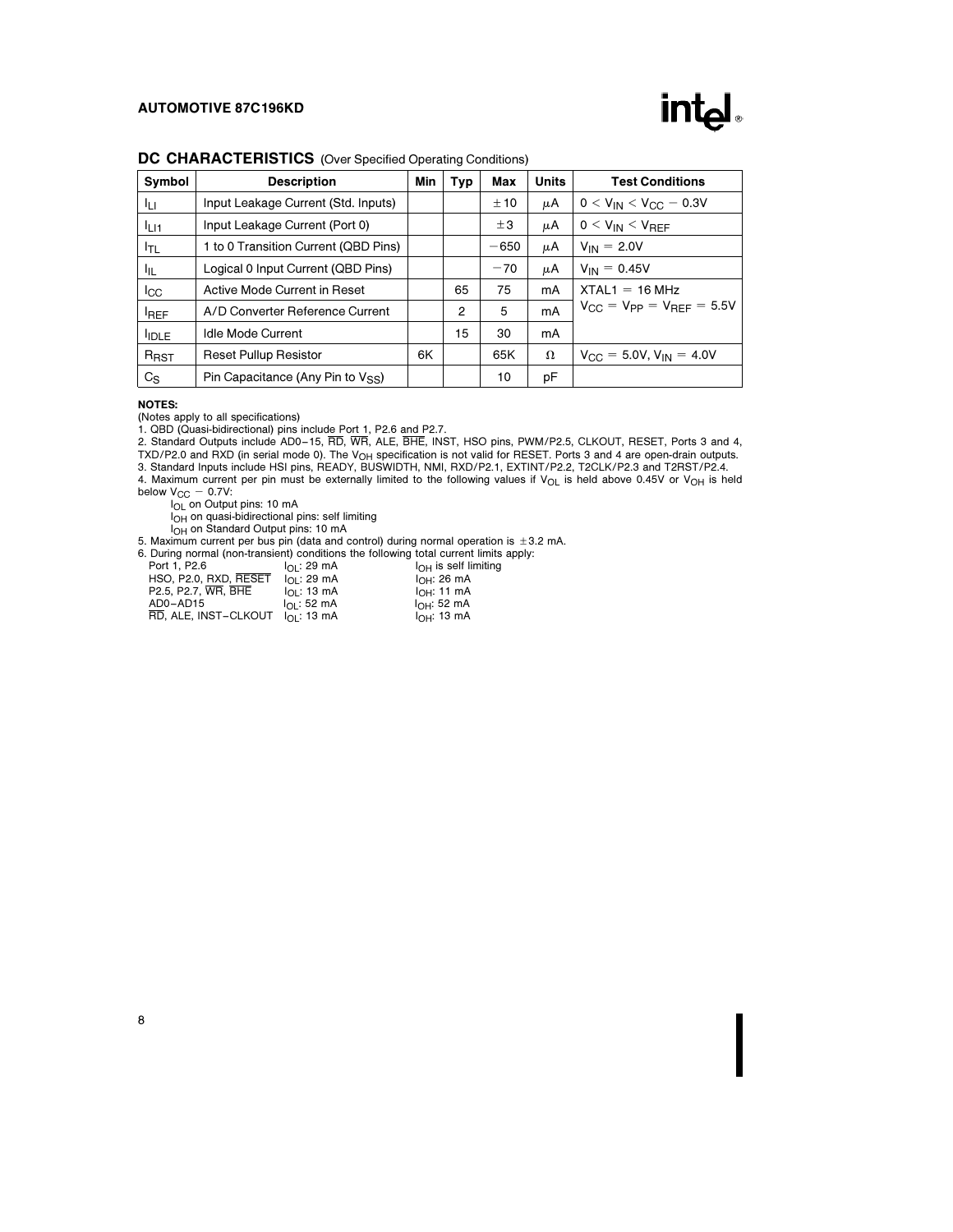# intel



Figure 5. I<sub>CC</sub> and I<sub>IDLE</sub> vs Frequency

# AC CHARACTERISTICS

For use over specified operating conditions. Test Conditions: Capacitive load on all pins = 100 pF, Rise and fall times = 10 ns,  $F_{\text{OSC}} = 16 \text{ MHz}$ 

| Symbol                   | <b>Description</b>                 | Min                   | Max                     | <b>Units</b> | <b>Notes</b> |
|--------------------------|------------------------------------|-----------------------|-------------------------|--------------|--------------|
| <b>TAVYV</b>             | Address Valid to READY Setup       |                       | 2 T <sub>OSC</sub> – 75 | ns           |              |
| <b>TLLYV</b>             | ALE Low to READY Setup             |                       | $T_{\text{OSC}} - 77$   | ns           |              |
| TYLYH                    | Non READY Time                     |                       | No upper limit          | ns           |              |
| TCLYX                    | <b>READY Hold after CLKOUT Low</b> | 0                     | $TOSC - 30$             | ns           | (Note 1)     |
| <b>TLLYX</b>             | <b>READY Hold after ALE Low</b>    | $T_{\text{OSC}} - 15$ | $2 T_{\text{OSC}} - 40$ | ns           | (Note 1)     |
| <b>TAVGV</b>             | Address Valid to Buswidth Setup    |                       | $2 T_{\text{OSC}} - 75$ | ns           |              |
| $T_{LLGV}$               | ALE Low to Buswidth Setup          |                       | $T_{\text{OSC}}$ – 65   | ns           |              |
| $T_{CLGX}$               | Buswidth Hold after CLKOUT Low     | 0                     |                         | ns           |              |
| <b>TAVDV</b>             | Address Valid to Input Data Valid  |                       | $3 T_{\text{OSC}} - 55$ | ns           | (Note 2)     |
| TRLDV                    | RD Active to Input Data Valid      |                       | $T_{\text{OSC}} - 25$   | ns           | (Note 2)     |
| T <sub>CLDV</sub>        | CLKOUT Low to Input Data Valid     |                       | $T_{\text{OSC}} - 45$   | ns           |              |
| T <sub>RHDZ</sub>        | End of RD to Input Data Float      |                       | Tosc                    | ns           |              |
| <b>T</b> <sub>RXDX</sub> | Data Hold after RD Inactive        | 0                     |                         | ns           |              |

|  |  |  | The system must meet these specifications to work with the 87C196KD: |  |  |  |
|--|--|--|----------------------------------------------------------------------|--|--|--|
|  |  |  |                                                                      |  |  |  |

#### NOTES:

1. If max is exceeded, additional wait states will occur.

2. If wait states are used, add 2  $T_{\text{OSC}}$  \* N, where N = number of wait states.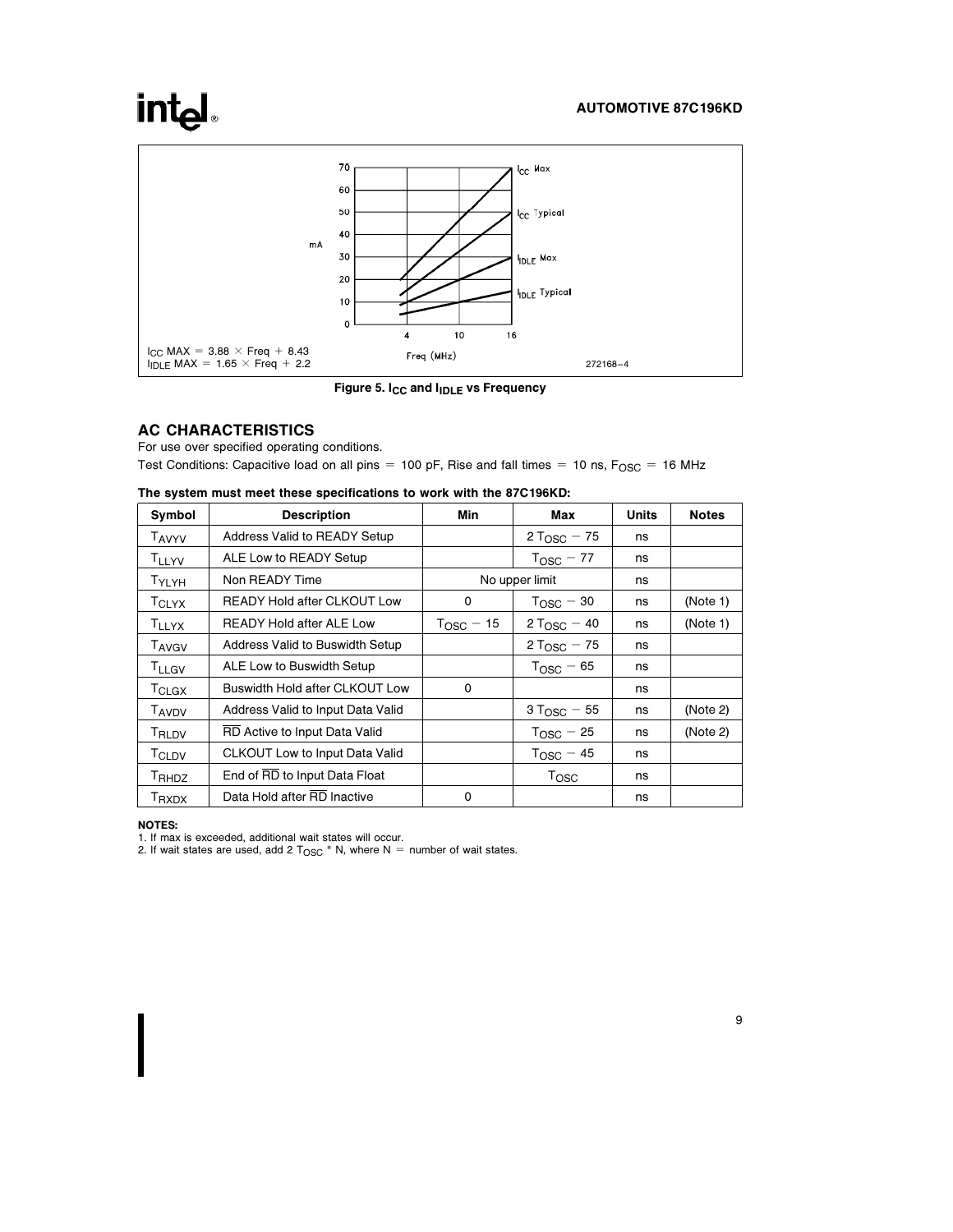

# AC CHARACTERISTICS (Continued)

For use over specified operating conditions.

Test Conditions: Capacitive load on all pins = 100 pF, Rise and fall times = 10 ns,  $F_{\text{OSC}}$  = 16 MHz

|  |  |  |  |  | The 87C196KD will meet these specifications: |
|--|--|--|--|--|----------------------------------------------|
|--|--|--|--|--|----------------------------------------------|

| Symbol            | <b>Description</b>                  | Min                   | Max                   | <b>Units</b> | <b>Notes</b> |
|-------------------|-------------------------------------|-----------------------|-----------------------|--------------|--------------|
| <b>FXTAL</b>      | Frequency on XTAL1                  | 4.0                   | 16                    | <b>MHz</b>   | (Note 1)     |
| $T_{\rm{OSC}}$    | $I/F_{\text{XTAL}}$                 | 62.5                  | 250                   | ns           |              |
| Тхнсн             | XTAL1 High to CLKOUT High or Low    | 20                    | 110                   | ns           |              |
| <b>TCLCL</b>      | <b>CLKOUT Cycle Time</b>            |                       | 2 T <sub>OSC</sub>    | ns           |              |
| TCHCL             | <b>CLKOUT High Period</b>           | $T_{\text{OSC}} - 10$ | $T_{\text{OSC}} + 15$ | ns           |              |
| <b>T</b> CLLH     | CLKOUT Falling Edge to ALE Rising   | $-5$                  | 15                    | ns           |              |
| T <sub>LLCH</sub> | ALE Falling Edge to CLKOUT Rising   | $-25$                 | $+15$                 | ns           |              |
| <b>T</b> LHLH     | <b>ALE Cycle Time</b>               |                       | 4 Tosc                | ns           | (Note 4)     |
| <b>TLHLL</b>      | <b>ALE High Period</b>              | $T_{\rm OSC}$ $-$ 10  | $TOSC+10$             | ns           |              |
| TAVLL             | Address Setup to ALE Falling Edge   | $T_{\rm OSC}$ $-$ 15  |                       |              |              |
| <b>TLLAX</b>      | Address Hold after ALE Falling Edge | $T_{\text{OSC}} - 35$ |                       | ns           |              |
| <b>TLLRL</b>      | ALE Falling Edge to RD Falling Edge | $T_{\text{OSC}} - 35$ |                       | ns           |              |
| T <sub>RLCL</sub> | RD Low to CLKOUT Falling Edge       | $\Omega$              | 35                    | ns           |              |
| T <sub>RLRH</sub> | <b>RD Low Period</b>                | $T_{\text{OSC}} - 5$  |                       | ns           | (Note 4)     |
| TRHLH             | RD Rising Edge to ALE Rising Edge   | Tosc                  | $T_{\text{OSC}} + 25$ | ns           | (Note 2)     |
| T <sub>RLAZ</sub> | <b>RD</b> Low to Address Float      |                       | 5                     | ns           |              |
| <b>TLLWL</b>      | ALE Falling Edge to WR Falling Edge | $T_{\text{OSC}} - 10$ |                       | ns           |              |
| <b>TCLWL</b>      | CLKOUT Low to WR Falling Edge       | $\Omega$              | 25                    | ns           |              |
| T <sub>QVWH</sub> | Data Stable to WR Rising Edge       | $T_{\text{OSC}} - 30$ |                       |              | (Note 4)     |
| T <sub>CHWH</sub> | CLKOUT High to WR Rising Edge       | $-5$                  | 15                    | ns           |              |
| T <sub>WLWH</sub> | <b>WR Low Period</b>                | $T_{\text{OSC}} - 30$ |                       | ns           | (Note 4)     |
| T <sub>WHQX</sub> | Data Hold after WR Rising Edge      | $T_{\text{OSC}} - 25$ |                       | ns           |              |
| T <sub>WHLH</sub> | WR Rising Edge to ALE Rising Edge   | $T_{\text{OSC}} - 10$ | $T_{\text{OSC}} + 15$ | ns           | (Note 2)     |
| T <sub>WHBX</sub> | BHE, INST after WR Rising Edge      | $T_{\text{OSC}} - 10$ |                       | ns           |              |
| <b>TWHAX</b>      | AD8-15 HOLD after WR Rising         | $T_{\rm OSC}$ $-$ 30  |                       | ns           | (Note 3)     |
| T <sub>RHBX</sub> | BHE, INST after RD Rising Edge      | $T_{\text{OSC}} - 10$ |                       | ns           |              |
| T <sub>RHAX</sub> | AD8-15 HOLD after RD Rising         | $T_{\text{OSC}} - 25$ |                       | ns           | (Note 3)     |

NOTES:

1. Testing performed at 4.0 MHz. However, the device is static by design and will typically operate below 1 Hz.

2. Assuming back-to-back bus cycles.<br>3. 8-Bit bus only.<br>4. If wait states are used, add 2 T<sub>OSC</sub> \* N, where N = number of wait states.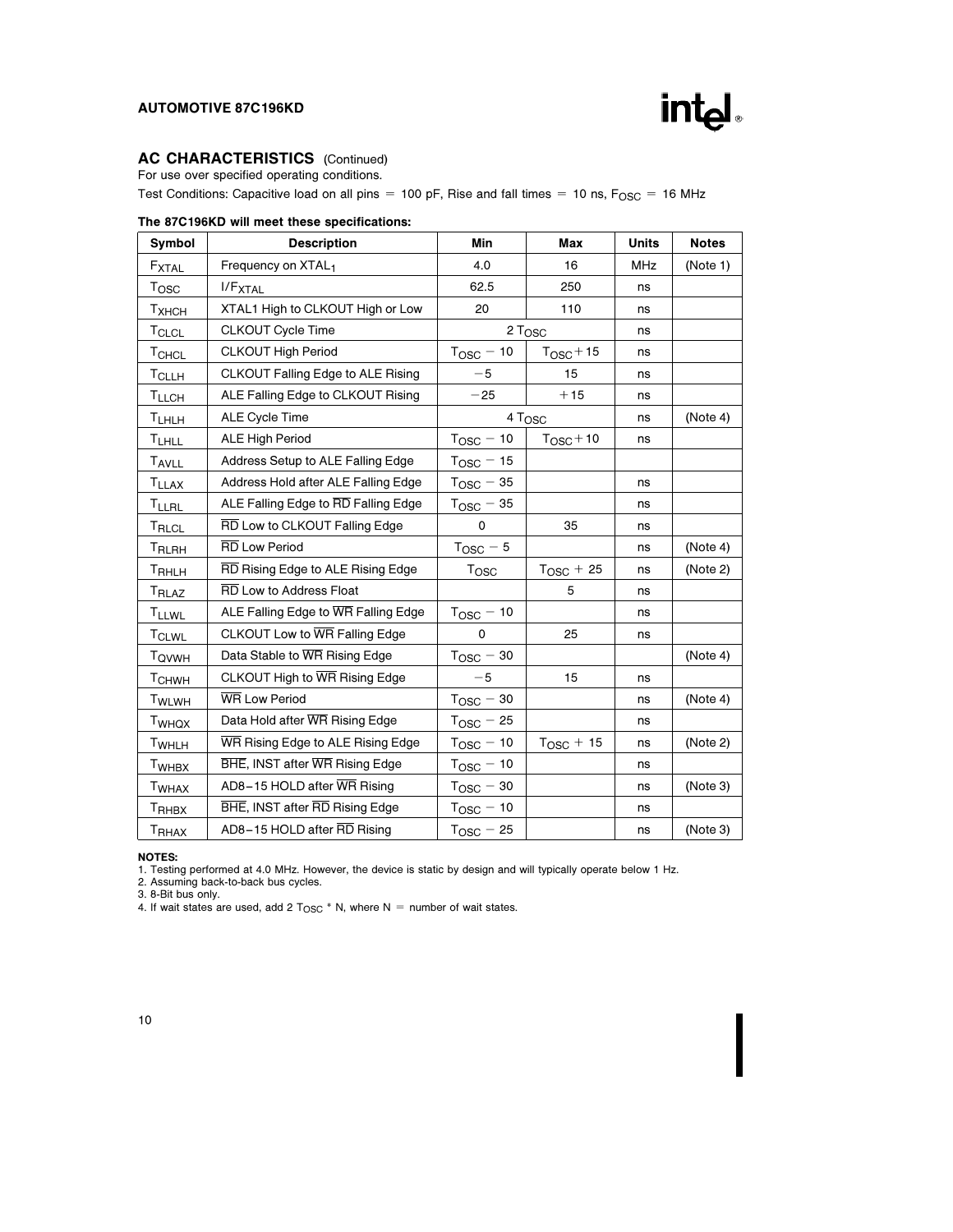# System Bus Timings

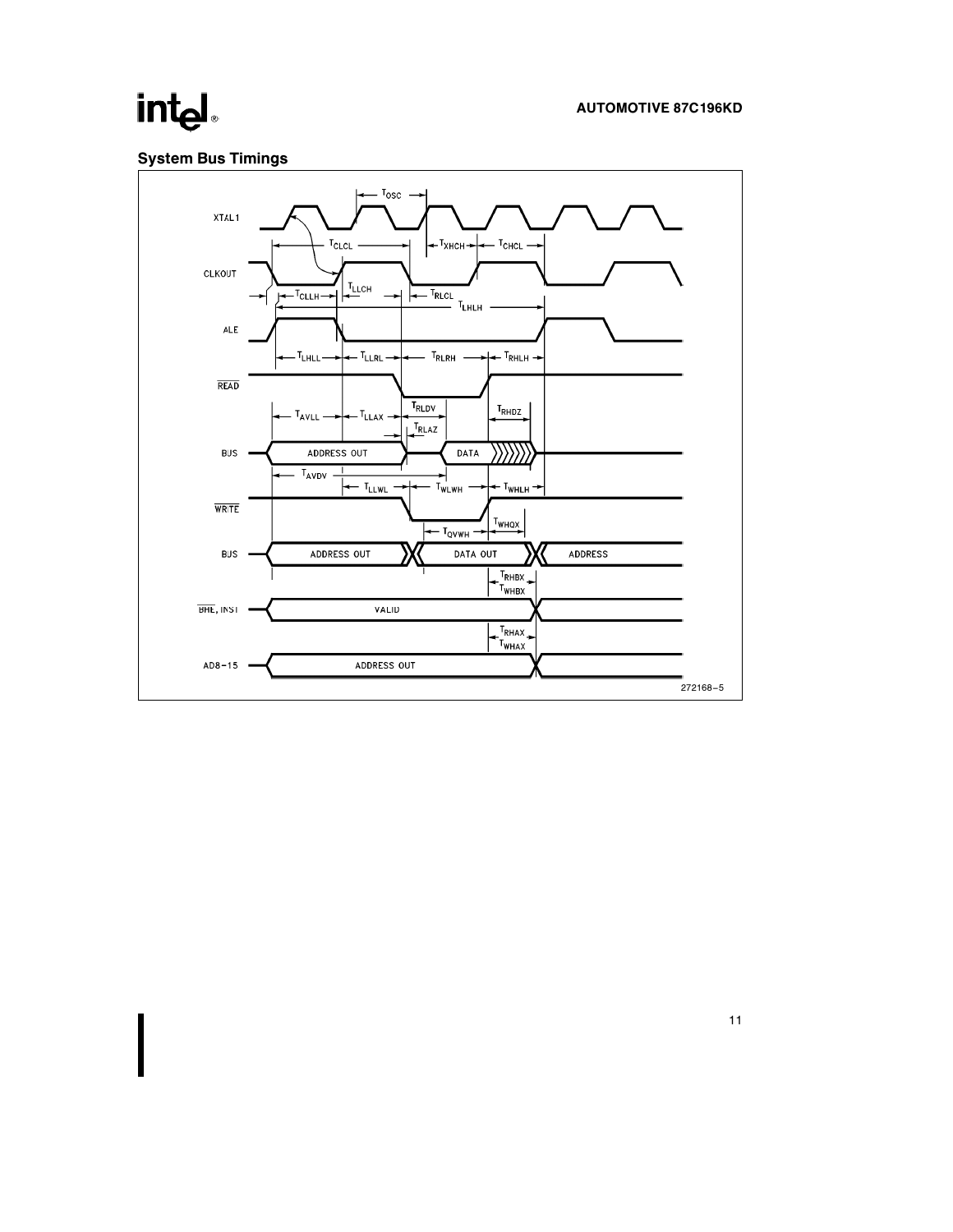

# READY Timings (One Wait State)



# Buswidth Timings



12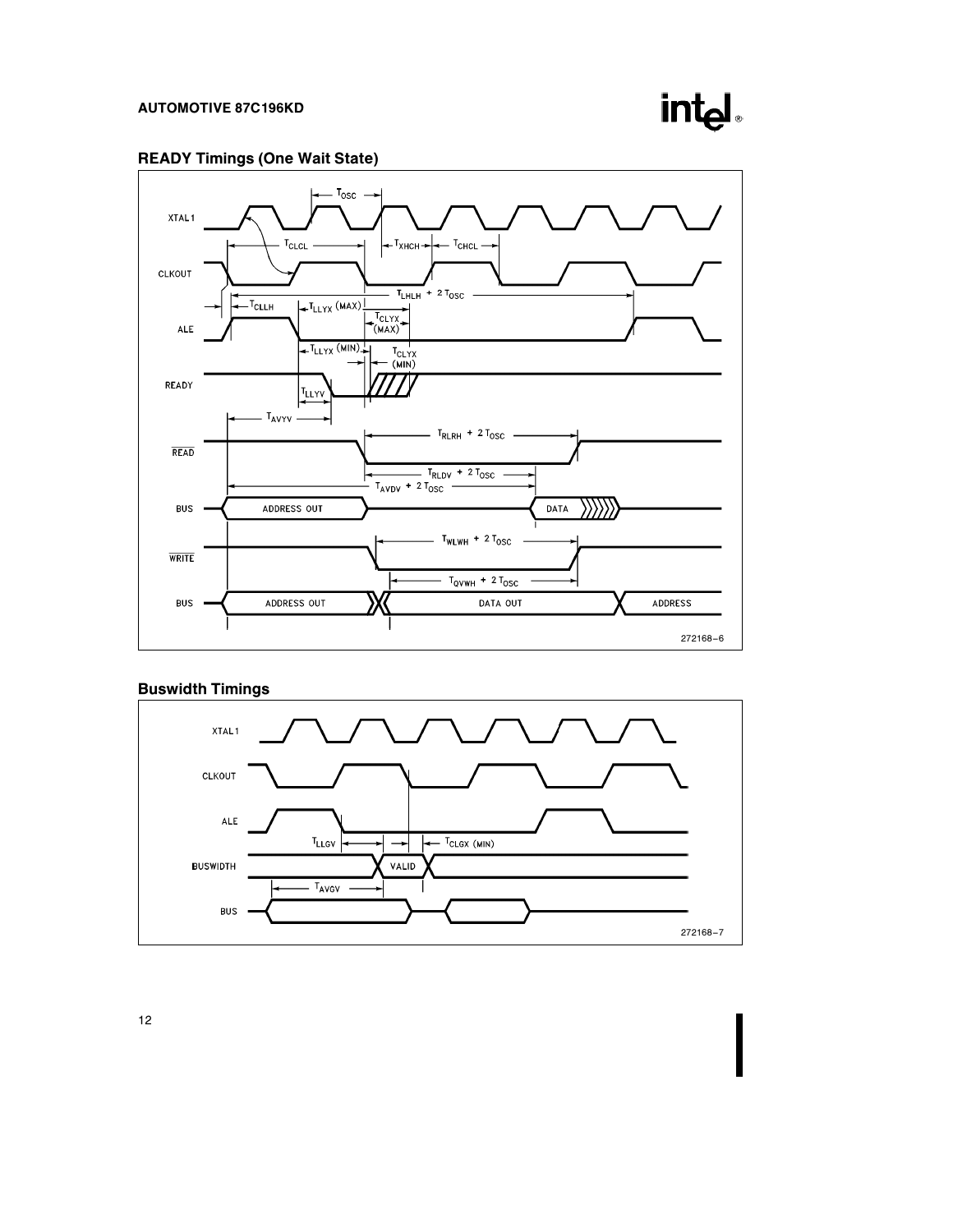## AUTOMOTIVE 87C196KD

# HOLD/HLDA Timings

| Symbol             | <b>Description</b>                          | Min   | Max | <b>Units</b> | <b>Notes</b> |
|--------------------|---------------------------------------------|-------|-----|--------------|--------------|
| Тнусн              | <b>HOLD Setup</b>                           | 60    |     | ns           | (Note 1)     |
| T <sub>CLHAL</sub> | <b>CLKOUT Low to HLDA Low</b>               | $-15$ | 15  | ns           |              |
| T <sub>CLBRL</sub> | CLKOUT Low to BREQ Low                      | $-15$ | 15  | ns           |              |
| T <sub>HALAZ</sub> | <b>HLDA Low to Address Float</b>            |       | 15  | ns           |              |
| <b>THALBZ</b>      | HLDA Low to BHE, INST, RD, WR Weakly Driven |       | 20  | ns           |              |
| <b>T</b> CLHAH     | <b>CLKOUT Low to HLDA High</b>              | $-15$ | 15  | ns           |              |
| <b>TCLBRH</b>      | <b>CLKOUT Low to BREQ High</b>              | $-15$ | 15  | ns           |              |
| T <sub>HAHAX</sub> | <b>HLDA High to Address No Longer Float</b> | $-15$ |     | ns           |              |
| T <sub>HAHBV</sub> | HLDA High to BHE, INST, RD, WR Valid        | $-10$ | 15  | ns           |              |
| <b>T</b> CLLH      | CLKOUT Low to ALE High                      | $-5$  | 15  | ns           |              |

#### NOTE:

1. To guarantee recognition at next clock.

#### DC SPECIFICATIONS IN HOLD

|                                          | Min | Max  | Units                                            |
|------------------------------------------|-----|------|--------------------------------------------------|
| Weak Pullups on ADV, RD,<br>WR. WRL. BHE | 50K | 250K | $V_{\text{CC}} = 5.5V$ , $V_{\text{IN}} = 0.45V$ |
| Weak Pulldowns on<br>ALE. INST           | 10K | 50K  | $V_{\text{CC}} = 5.5V, V_{\text{IN}} = 2.4$      |

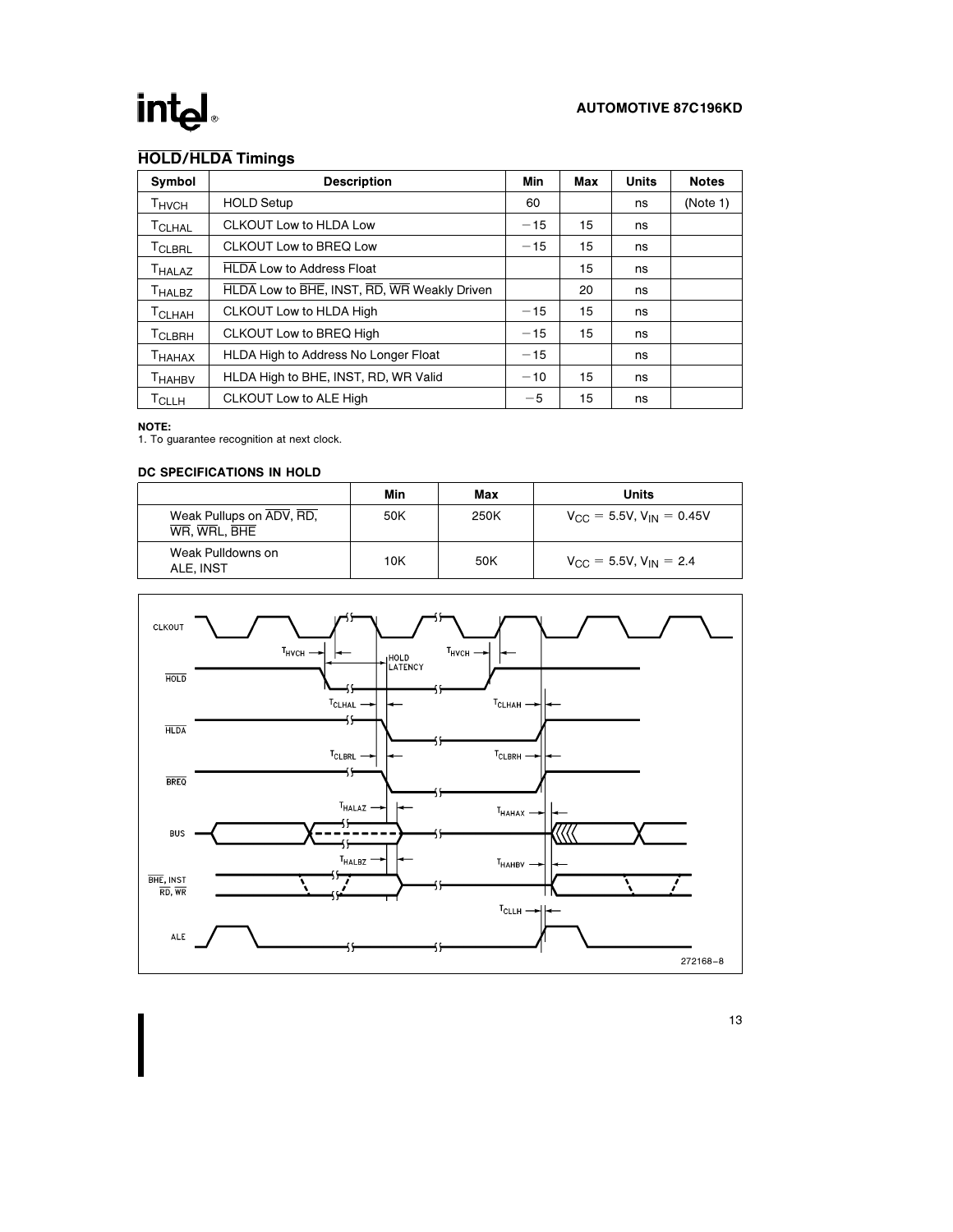

#### EXTERNAL CLOCK DRIVE

| <b>Symbol</b>       | <b>Parameter</b>            | Min  | Max  | <b>Units</b> |
|---------------------|-----------------------------|------|------|--------------|
| 1/T <sub>XLXL</sub> | <b>Oscillator Frequency</b> | 4.0  | 16.0 | <b>MHz</b>   |
| T <sub>XLXL</sub>   | <b>Oscillator Frequency</b> | 62.5 | 250  | ns           |
| Т <sub>ХНХХ</sub>   | High Time                   | 22   |      | ns           |
| T <sub>XLXX</sub>   | Low Time                    | 22   |      | ns           |
| T <sub>XLXH</sub>   | <b>Rise Time</b>            |      | 10   | ns           |
| ⊤хнх∟               | <b>Fall Time</b>            |      | 10   | ns           |

#### EXTERNAL CLOCK DRIVE WAVEFORMS



An external oscillator may encounter as much as a 100 pF load at XTAL1 when it starts-up. This is due to interaction between the amplifier and its feedback capacitance. Once the external signal meets the  $V_{\|L}$  and V<sub>IH</sub> specifications the capacitance will not exceed 20 pF.

#### AC TESTING INPUT, OUTPUT WAVEFORMS

#### FLOAT WAVEFORMS



#### EXPLANATION OF AC SYMBOLS

Each symbol is two pairs of letters prefixed by "T" for time. The characters in a pair indicate a signal and its condition, respectively. Symbols represent the time between the two signal/condition points.

| <b>Conditions:</b> |  |
|--------------------|--|
|                    |  |

- H- High
- Low
- V- Valid
- X- No Longer Valid
- Z- Floating
- D- DATA G- Buswidth
	- $H HOLD$

Signals: A- Address  $B - BHE$ C- CLKOUT

HA-HLDA

 $L$ — ALE/ $\overline{ADV}$ BR— BREQ R<sub>—</sub>RD W- WR/WRH/WRL X-XTAL1 Y- READY Q- Data Out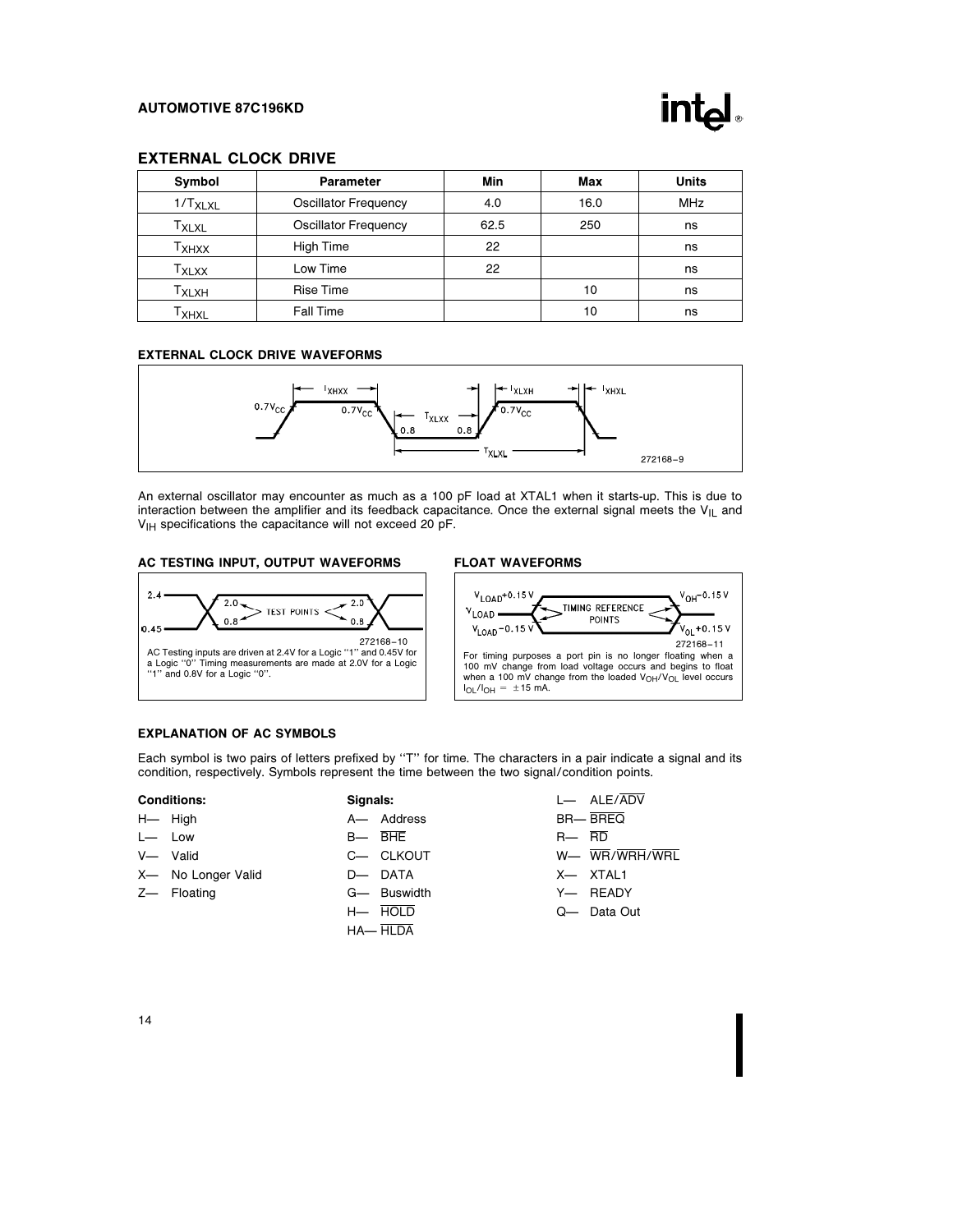

# AC CHARACTERISTICS-SERIAL PORT-SHIFT REGISTER MODE

| Symbol                   | Parameter                                                           | Min                      | Max                | <b>Units</b> |
|--------------------------|---------------------------------------------------------------------|--------------------------|--------------------|--------------|
| <b>T</b> <sub>XLXL</sub> | Serial Port Clock Period (BRR $\geq$ 8002H)                         | $6T_{\rm OSC}$           |                    | ns           |
| T <sub>XLXH</sub>        | Serial Port Clock Falling Edge<br>to Rising Edge (BRR $\geq$ 8002H) | 4 T <sub>OSC</sub> $-50$ | $4 T_{OSC} + 50$   | ns           |
| $T_{XLXL}$               | Serial Port Clock Period (BRR = $8001H$ )                           | 4T <sub>OSC</sub>        |                    | ns           |
| T <sub>XLXH</sub>        | Serial Port Clock Falling Edge<br>to Rising Edge (BRR $=$ 8001H)    | 2 T <sub>OSC</sub> $-50$ | $2 T_{OSC} + 50$   | ns           |
| <b>TOVXH</b>             | Output Data Setup to Clock Rising Edge                              | 2 T <sub>OSC</sub> $-50$ |                    | ns           |
| T <sub>XHQX</sub>        | Output Data Hold after Clock Rising Edge                            | $2 T_{OSC} - 50$         |                    | ns           |
| <b>T</b> <sub>XHQV</sub> | Next Output Data Valid after Clock Rising Edge                      |                          | $2 T_{OSC} + 50$   | ns           |
| <b>T</b> <sub>DVXH</sub> | Input Data Setup to Clock Rising Edge                               | $TOSC + 50$              |                    | ns           |
| <b>T</b> <sub>XHDX</sub> | Input Data Hold after Clock Rising Edge                             | 0                        |                    | ns           |
| T <sub>XHQZ</sub>        | Last Clock Rising to Output Float                                   |                          | $1 T_{\text{OSC}}$ | ns           |

#### SERIAL PORT TIMING-SHIFT REGISTER MODE

## WAVEFORM-SERIAL PORT-SHIFT REGISTER MODE

### SERIAL PORT WAVEFORM-SHIFT REGISTER MODE

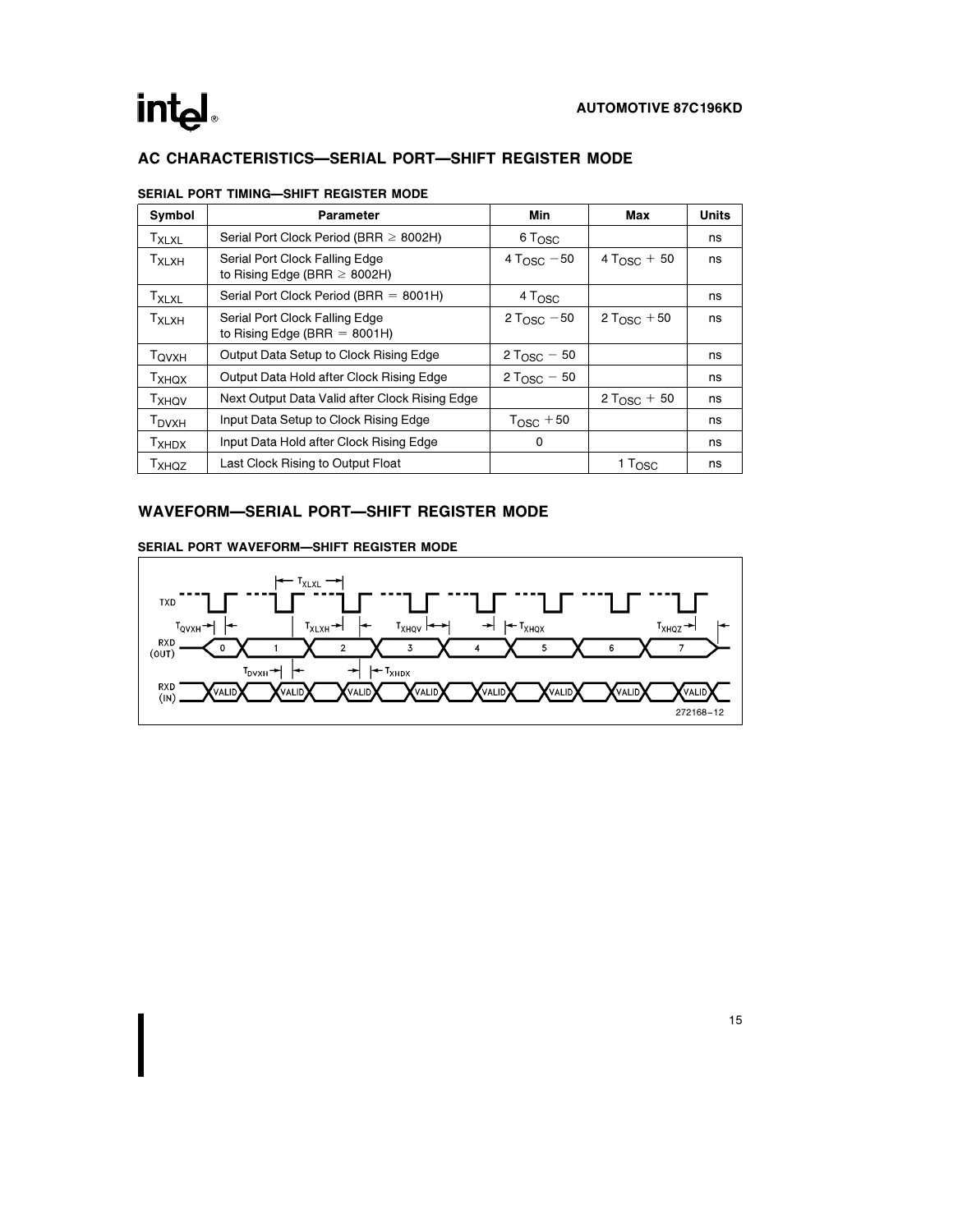

# EPROM SPECIFICATIONS

#### AC EPROM Programming Characteristics

Operating Conditions: Load Capacitance = 150 pF,  $T_A$  = +25°C ±5°C, V<sub>CC</sub>, V<sub>REF</sub> =5V,  $\rm V_{SS}$ , ANĞND = 0V, V<sub>PP</sub> = 12.50V  $\pm$ 0.25V, EA = 12.50V  $\pm$ 0.25V

| Symbol                  | <b>Description</b>           | Min         | Max | <b>Units</b>     |
|-------------------------|------------------------------|-------------|-----|------------------|
| <b>T</b> SHLL           | Reset High to First PALE Low | 1100        |     | Tosc             |
| <b>TLLLH</b>            | <b>PALE Pulse Width</b>      | 50          |     | Tosc             |
| <b>TAVLL</b>            | Address Setup Time           | 0           |     | T <sub>OSC</sub> |
| <b>T<sub>LLAX</sub></b> | Address Hold Time            | 100         |     | T <sub>OSC</sub> |
| T <sub>PLDV</sub>       | PROG Low to Word Dump Valid  |             | 50  | Tosc             |
| T <sub>PHDX</sub>       | Word Dump Data Hold          |             | 50  | Tosc             |
| T <sub>DVPL</sub>       | Data Setup Time              | $\Omega$    |     | Tosc             |
| T <sub>PLDX</sub>       | Data Hold Time               | 400         |     | T <sub>OSC</sub> |
| $T_{\sf PLPH}(2)$       | PROG Pulse Width             | 50          |     | T <sub>OSC</sub> |
| TPHLL                   | PROG High to Next PALE Low   | 220         |     | Tosc             |
| <b>TLHPL</b>            | PALE High to PROG Low        | 220         |     | Tosc             |
| T <sub>PHPL</sub>       | PROG High to Next PROG Low   | 220         |     | Tosc             |
| T <sub>PHIL</sub>       | PROG High to AINC Low        | $\mathbf 0$ |     | $T_{\rm OSC}$    |
| $T_{\rm ILIH}$          | <b>AINC Pulse Width</b>      | 240         |     | $T_{\rm OSC}$    |
| TILVH                   | PVER Hold after AINC Low     | 50          |     | T <sub>OSC</sub> |
| <b>TILPL</b>            | AINC Low to PROG Low         | 170         |     | Tosc             |
| T <sub>PHVL</sub>       | PROG High to PVER Valid      |             | 220 | Tosc             |

#### NOTES:

1. Run Time Programming is done with F<sub>OSC</sub> = 6.0 MHz to 12.0 MHz, V<sub>REF</sub> = 5V ± 0.50V. T<sub>A</sub> = +25°C to ±5°C and V<sub>PP</sub> = 12.50V. For run-time programming over a full operating range, contact the factory.<br>2. This specification is for the Word Dump Mode. For programming pulses, use 300 T<sub>OSC</sub> + 100  $\mu$ s.

#### DC EPROM Programming Characteristics

| Symbol | <b>Description</b>                                | Min | Max | Units |
|--------|---------------------------------------------------|-----|-----|-------|
| IPP    | V <sub>PP</sub> Supply Current (When Programming) |     | 100 | mA    |

**NOTE:**<br>V<sub>PP</sub> must be within 1V of V<sub>CC</sub> while V<sub>CC</sub> < 4.5V. V<sub>PP</sub> must not have a low impedance path to ground of V<sub>SS</sub> while<br>V<sub>CC</sub> > 4.5V.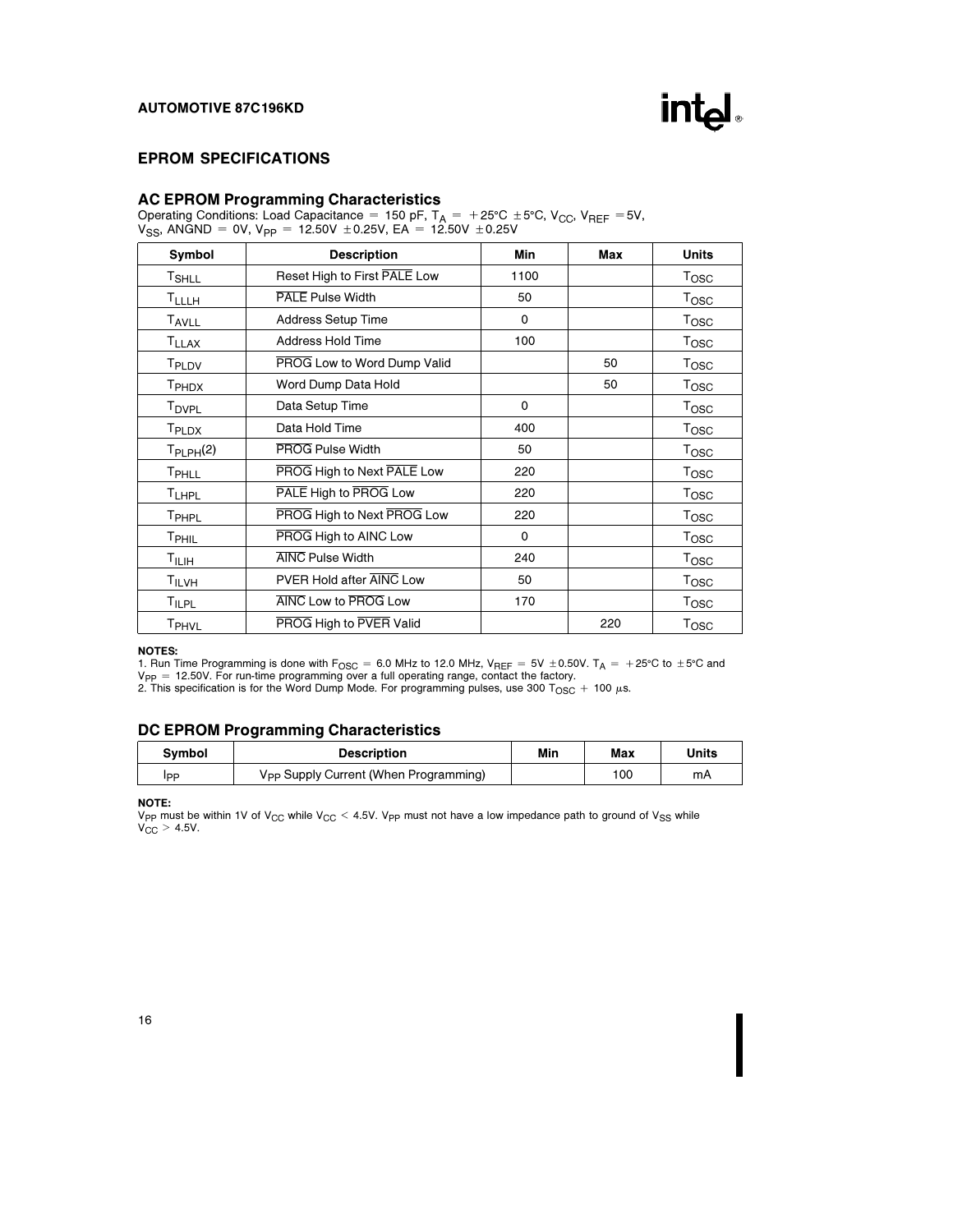## EPROM PROGRAMMING WAVEFORMS



#### SLAVE PROGRAMMING MODE DATA PROGRAM MODE WITH SINGLE PROGRAM PULSE



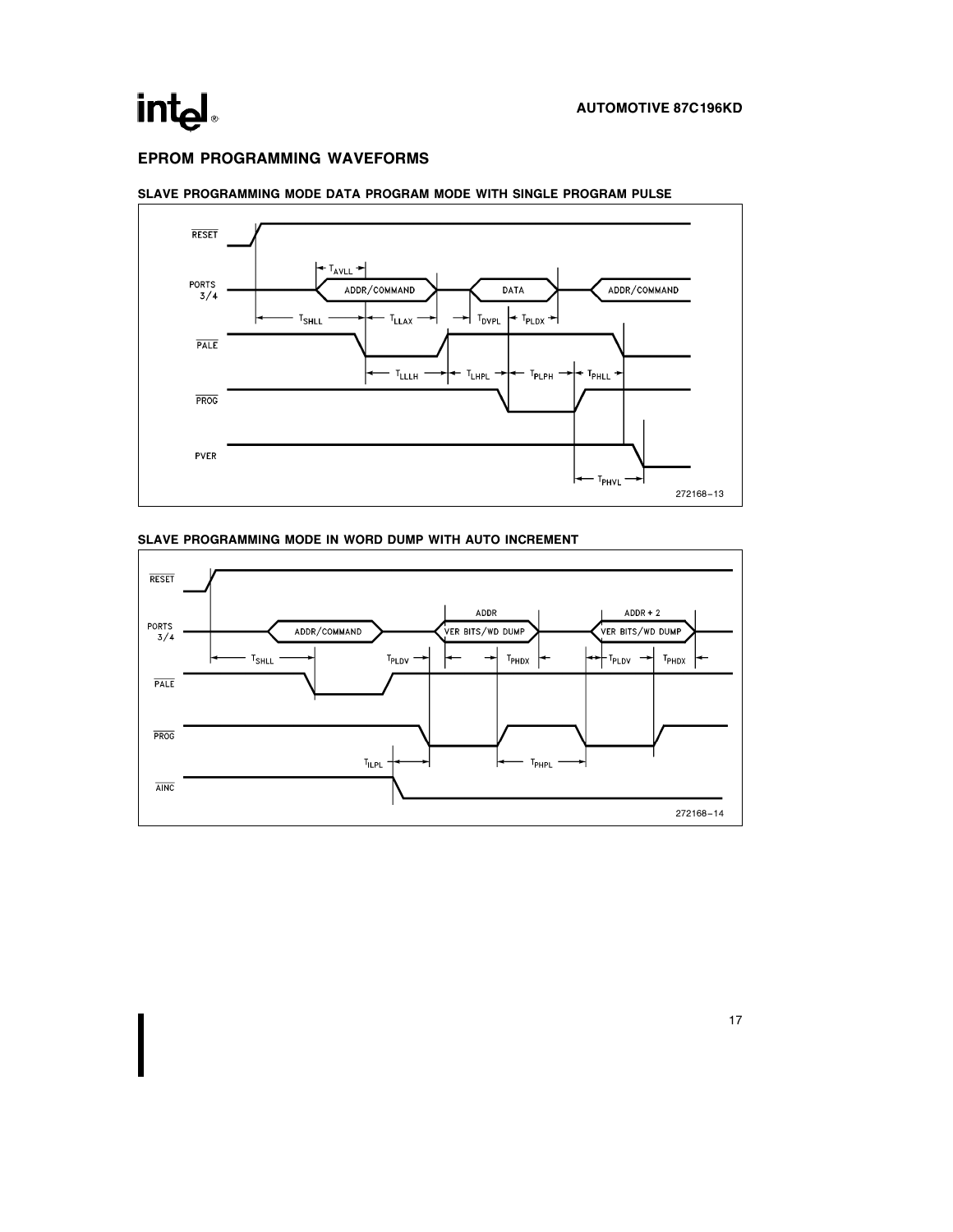

SLAVE PROGRAMMING MODE TIMING IN DATA PROGRAM WITH REPEATED PROG PULSE AND AUTO INCREMENT

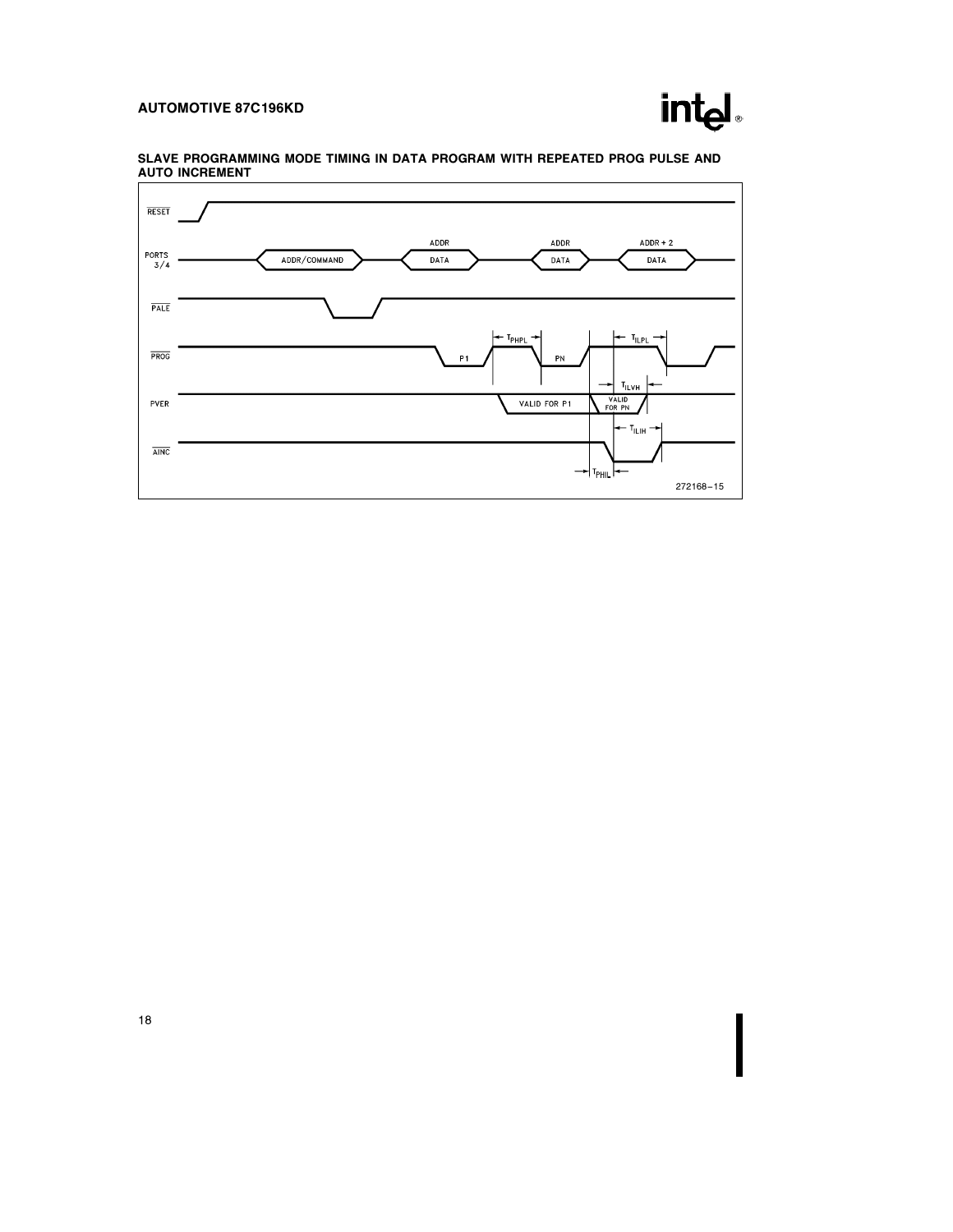# **intal**

#### AUTOMOTIVE 87C196KD

## 10-BIT A/D CHARACTERISTICS

The speed of the A/D converter in the 10-bit mode can be adjusted by setting a clock prescaler on or off. At high frequencies more time is needed for the comparator to settle. The maximum frequency with the clock prescaler disabled is 6 MHz. The conversion times with the prescaler turned on or off is shown in the table below. The AD\_TIME register has not been characterized for the 10-bit mode.

The converter is ratiometric, so the absolute accuracy is dependent on the accuracy and stability of  $V_{REF}$ .  $V_{REF}$  must be close to  $V_{CC}$  since it supplies both the resistor ladder and the digital section of the converter.

### A/D CONVERTER SPECIFICATIONS

The specifications given below assume adherence to the Operating Conditions section of this datasheet. Testing is performed with  $V_{REF} = 5.12V$ .

| <b>Clock Prescaler On</b> | <b>Clock Prescaler Off</b> |
|---------------------------|----------------------------|
| $IOC2.4 = 0$              | $10C2.4 = 1$               |
| 156.5 States              | 89.5 States                |
| 19.5 $\mu$ s @ 16 MHz     | 29.8 $\mu$ s @ 6 MHz       |

| Parameter                                                                              | Typical $(3)$           | <b>Minimum</b> | <b>Maximum</b> | Units*                                                     | <b>Notes</b> |
|----------------------------------------------------------------------------------------|-------------------------|----------------|----------------|------------------------------------------------------------|--------------|
| Resolution                                                                             |                         | 1024<br>10     | 1024<br>10     | Levels<br><b>Bits</b>                                      |              |
| Absolute Error                                                                         |                         | $\mathbf 0$    | $+4$           | <b>LSBs</b>                                                |              |
| <b>Full Scale Error</b>                                                                | ±3                      |                |                | <b>LSBs</b>                                                |              |
| Zero Offset Error                                                                      | ±3                      |                |                | <b>LSBs</b>                                                |              |
| Non-Linearity                                                                          |                         | $\mathbf 0$    | ±4             | <b>LSBs</b>                                                |              |
| Differential Non-Linearity Error                                                       |                         | $> -1$         | $+2$           | <b>LSBs</b>                                                |              |
| Channel-to-Channel Matching                                                            |                         | $\mathbf 0$    | ±1             | <b>LSBs</b>                                                |              |
| Repeatability                                                                          | ±0.25                   |                |                | <b>LSBs</b>                                                |              |
| Temperature Coefficients:<br>Offset<br><b>Full Scale</b><br>Differential Non-Linearity | 0.009<br>0.009<br>0.009 |                |                | $LSB$ / ${}^{\circ}$ C<br>$LSB$ / ${}^{\circ}$ C<br>LSB/°C |              |
| Off Isolation                                                                          |                         | $-60$          |                | dB                                                         | 1, 2         |
| Feedthrough                                                                            | $-60$                   |                |                | dB                                                         | 1            |
| V <sub>CC</sub> Power Supply Rejection                                                 | $-60$                   |                |                | dB                                                         | 1            |
| Input Resistance                                                                       |                         | 750            | 1.2K           | $\Omega$                                                   |              |
| DC Input Leakage                                                                       |                         | $\mathbf 0$    | 3.0            | μA                                                         |              |
| Sample Time: Prescaler On<br>Prescaler Off                                             | 16<br>8                 |                |                | <b>States</b><br><b>States</b>                             |              |
| Input Capacitance                                                                      | 3                       |                |                | pF                                                         |              |

#### NOTES:

\*An ''LSB'', as used here, has a value of approximately 5 mV.

1. DC to 100 KHz.

2. Multiplexer Break-Before-Make Guaranteed.

3. Typical values are expected for most devices at 25°C.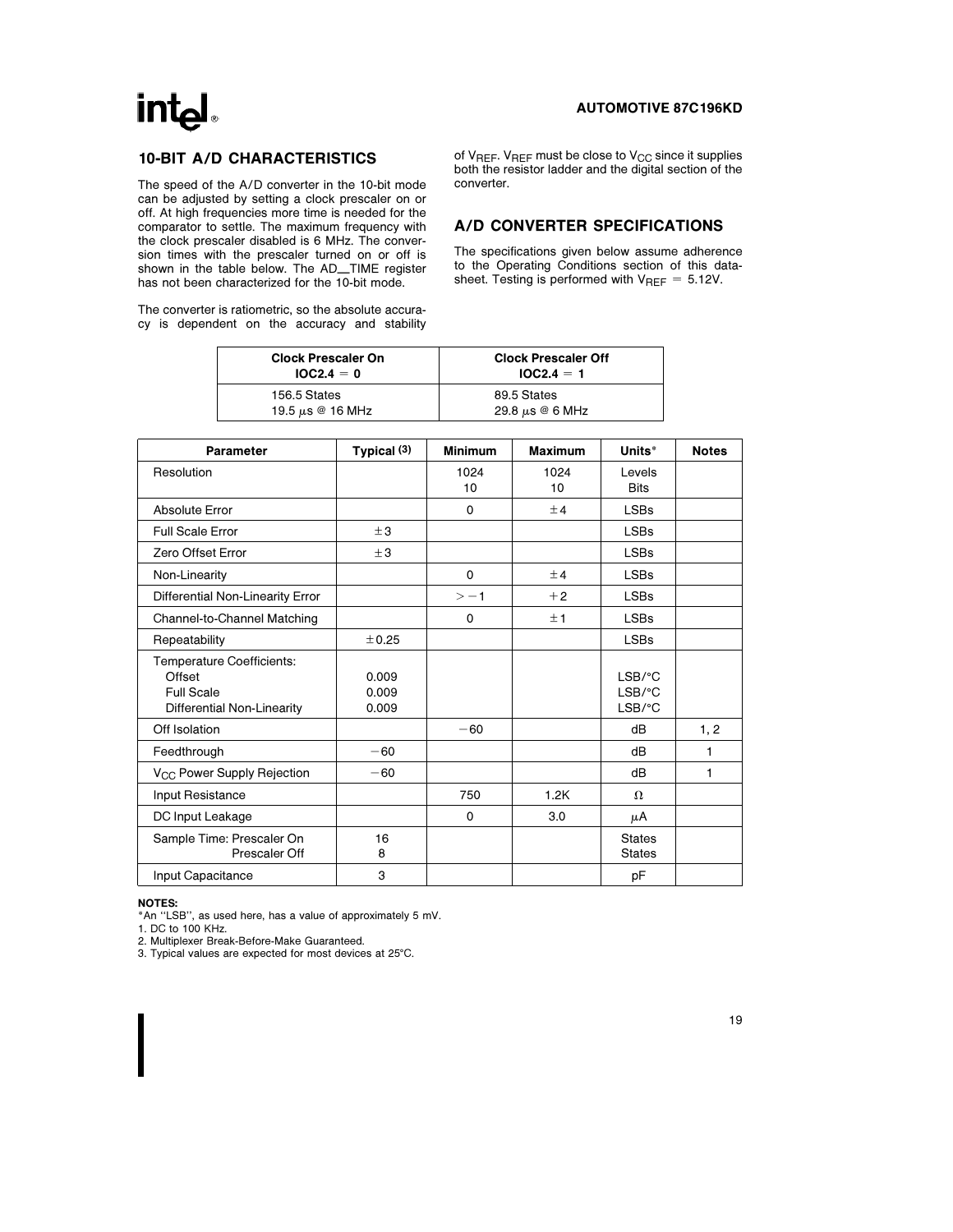

### 8-BIT MODE A/D CHARACTERISTICS

The 8-bit mode trades off resolution for a faster conversion time. The AD\_TIME register must be used when performing an 8-bit conversion.

The following specifications are tested @ 16 MHz with OA6H in AD\_TIME. The actual AD\_TIME register is tested with all possible values, to ensure functionality, but the accuracy of the A/D converter is not.

| <b>Sample Time</b> | <b>Convert Time</b>                    |
|--------------------|----------------------------------------|
| 20 States          | 56 States                              |
|                    | A6H in AD TIME<br>9.8 $\mu$ s @ 16 MHz |

| <b>Parameter</b>                                                                              | <b>Typical</b>          | <b>Minimum</b> | <b>Maximum</b> | Units*                                                          | <b>Notes</b> |
|-----------------------------------------------------------------------------------------------|-------------------------|----------------|----------------|-----------------------------------------------------------------|--------------|
| Resolution                                                                                    |                         | 256<br>8       | 256<br>8       | Levels<br><b>Bits</b>                                           |              |
| Absolute Error                                                                                |                         | 0              | ±2             | <b>LSBs</b>                                                     |              |
| <b>Full Scale Error</b>                                                                       | ±1                      |                |                | <b>LSBs</b>                                                     |              |
| Zero Offset Error                                                                             | $\pm 2$                 |                |                | <b>LSBs</b>                                                     |              |
| Non-Linearity                                                                                 |                         | 0              | ±2             | <b>LSBs</b>                                                     |              |
| Differential Non-Linearity Error                                                              |                         | $> -1$         | $+1$           | <b>LSBs</b>                                                     |              |
| Channel-to-Channel Matching                                                                   |                         |                | ±1             | <b>LSBs</b>                                                     |              |
| Repeatability                                                                                 | ±0.25                   |                |                | <b>LSBs</b>                                                     |              |
| <b>Temperature Coefficients:</b><br>Offset<br><b>Full Scale</b><br>Differential Non-Linearity | 0.003<br>0.003<br>0.003 |                |                | $LSB$ /°C<br>$LSB$ /°C<br>$LSB$ <sup><math>\circ</math></sup> C |              |

#### NOTES:

\*An ''LSB'', as used here, has a value of approximately 20 mV. 1. Typical values are expected for most devices at 25°C.

#### 8XC196KB TO 87C196KD DESIGN CONSIDERATIONS

- 1. Memory Map. The 87C196KD has 512 bytes of RAM/SFRs and 32K of ROM/EPROM. The extra 256 bytes of RAM will reside in locations 100H – 1FFH and the extra 24K of EPROM will reside in locations 4000H-9FFFH. These locations are external memory on the 87C196KB.
- 2. The CDE pin on the KB has become a  $V_{SS}$  pin on the KC to support 16 MHz operation.
- 3. EPROM programming. The 87C196KD has a different programming algorithm to support 32K of on-board memory. When performing Run-Time Programming, use the section of code on page 99 of the 80C196KC User's Guide, Order Number 270704.
- 4. ONCE Mode Entry. The ONCE mode is entered on the 87C196KD by driving the TXD pin low on the rising edge of RESET. The TXD pin is held high by a pullup that is specified at 1.4 mA and remain at 2.0V. This Pullup must not be overridden or the 87C196KD will enter the ONCE mode.
- 5. During the bus HOLD state, the 87C196KD weakly holds RD, WR, ALE, BHE and INST in their inactive states. The 87C196KB only holds ALE in its inactive state.
- 6. A RESET pulse from the 87C196KD is 16 states rather than 4 states as on the 87C196KB (i.e., a watchdog timer overflow). This provides a longer RESET pulse for other devices in the system.